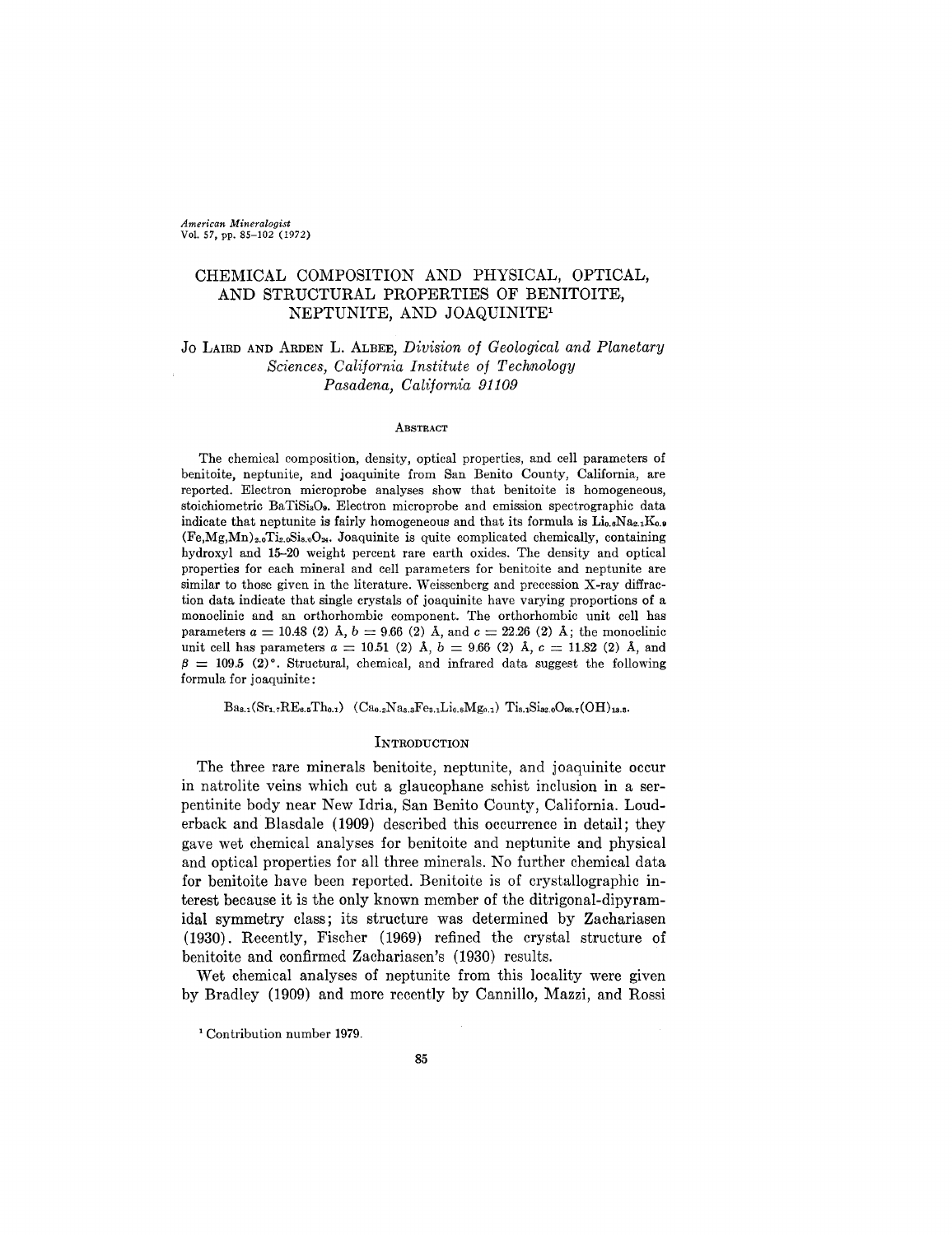(1966). A summary of the optical properties and geologic occurrences of neptunite was given by Heinrich and Quon (1963). Berry (1963) and Cannillo *et al.* (1966) reported crystal structure data for San Benito neptunite.

Palache and Foshag (1932) determined the physical and crystallographic properties and chemical composition of California joaquinite. Other occurrences of joaquinite have been discussed by Bell (1963) and Semenov, Bukin, Balashov, and Sørensen (1967). Semenov *et al.* (1967) found 22.59 weight percent  $(RE)_2O_3$  (rare earth oxides) in joaquinite from southern Greenland and suggested that there were different minerals of the joaquinite group; they also reported 11.5 and 15.0 percent  $(RE)_2O_3$  in two samples of joaquinite from California but did not give complete chemical analyses. All the published work on joaquinite has reported it as orthorhombic. However, J. E. Rowland (written communication from E. H. Nickel, 1970) has found joaquinite from San Benito County with a monoclinic unit cell.

The purpose of this work was to determine the complete chemical composition and other properties of benitoite, neptunite, and joaquinite from San Benito County, California. A secondary objective was to determine whether the electron microprobe techniques used in this laboratory could be employed successfully to analyze such a complex mineral as joaquinite.

#### ANALYTICAL TECHNIQUES

Electron microprobe analyses were made with a three-channel Applied Research Laboratory model EMX microprobe using the techniques of Bence and Albee (1968) and Albee and Ray (1970). The accelerating voltage was 15 kv at all times; and the beam current, pulse height selection, spot size, and counting time were constant for each element analyzed but adjusted for each element and mineral to obtain maximum counting rates with minimum sample damage and contamination. Simple silicates and oxides were used as standards for the major elements; the rare earth elements of joaquinite were analyzed relative to apatite, thalenite, and monazite. Ba and Ti in benitoite were analyzed relative to Bafeldspar and synthetic rutile, respectively; whereas, Ba and Ti in neptunite and joaquinite were analyzed relative to benitoite, assuming stoichiometry for the benitoite. Previous studies in this laboratory indicate an accuracy for common elements constituting more than about one weight percent of the sample of about two percent of the amount present. Standards and correction parameters for less common elements are not as good, and their abundance in joaquinite somewhat decreases the accuracy for the common elements.

The emission spectrographic analyses are an average of duplicate burns (except for the joaquinite samples, which were only run once because of the small amount of sample available) on a 3.4 m Wadsworth-mount spectrograph with a 15,000 line per inch diffraction grating. A D.C. arc with a 19 amp short circuit was used. The samples were diluted in the proportions: 1.0 sample, 0.1  $\text{Na}_2\text{CO}_3$ , 0.5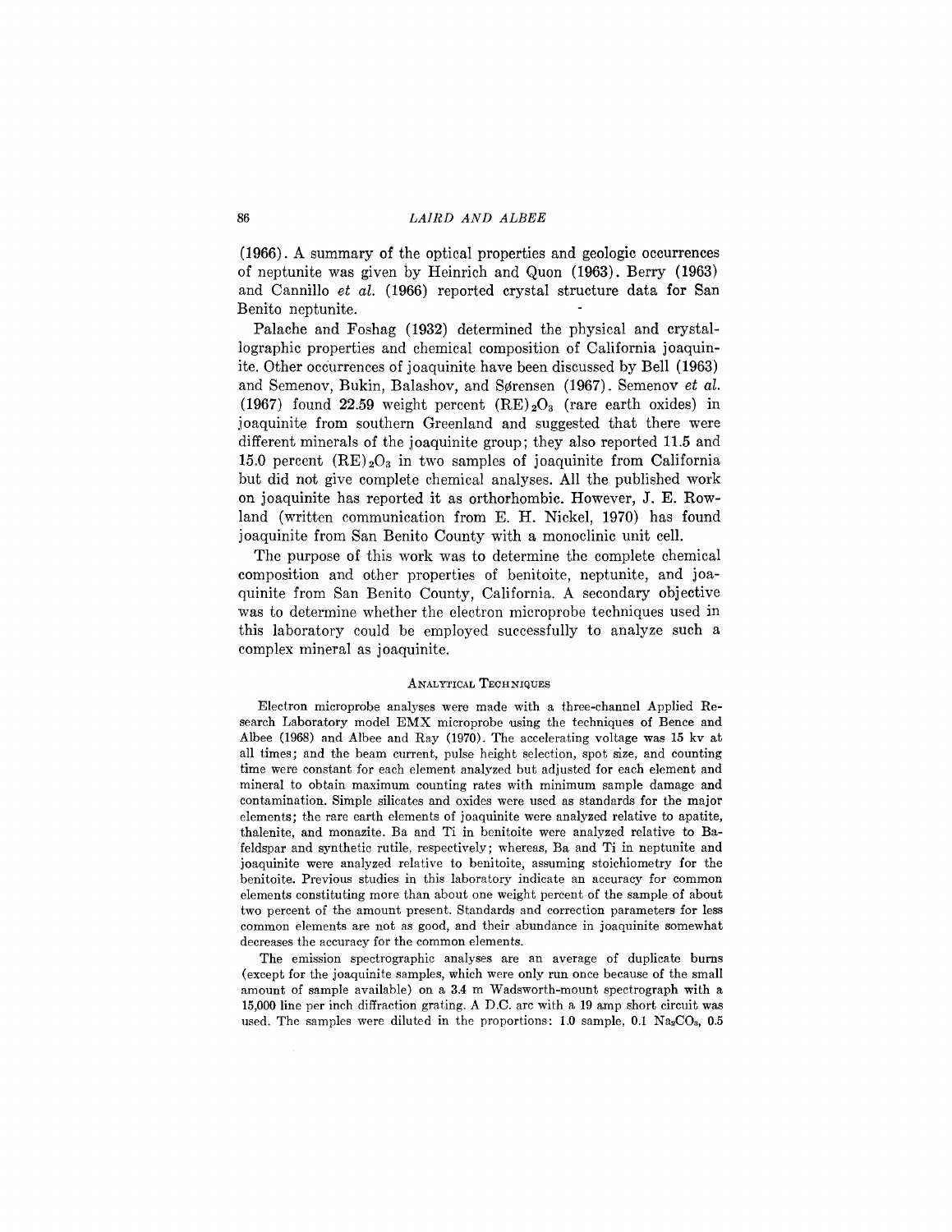graphite, and 0.9 quartz. For benitoite and neptunite 25 mg of this mixture were weighed into the electrode and burned to completion; for joaquinite 10 mg were used.

X-ray diffraction powder work was done in a Guinier camera using quartzmonochromatized Cu *Ka* radiation. Single-crystal work was done in Supper Weissenberg and precession cameras with Fe  $K_{\alpha}$  and Mo  $K_{\alpha}$  radiation, respectively. The unit cell dimensions for benitoite and neptunite were calculated by a least squares technique using previously indexed lines; 44 lines were fitted for benitoite and 34 for neptunite. Indices were calculated for benitoite from the cell parameters of Fischer (1969) and for neptunite from the paramenters of Berry (1963) .

The densities were determined on a Roller-Smith Berman balance using toluene. For benitoite and neptunite determinations were made on individual grains, weighing from 4-40 mg, and averaged. Because of the limited amount of material available, the density of joaquinite was determined by weighing  $2-4$ mg samples composed of several grains three times. Indices of refraction were determined with Na light and index oils calibrated with a Zeiss Abbe refractometer. Those indices which were matches with the oils are cited as accurate to 0.001; indices bracketed by two oils are cited as accurate to 0.002.

The infrared spectrum of joaquinite was measured on a Perkin-Elmer 225 infrared spectrophotometer using a KBr pellet, 1.5 mg sample to 400 mg KBr. The spectrum was normalized to that of a similar 400 mg KBr pellet, prepared simultaneously, in the reference beam.

Benitoite, neptunite, and joaquinite were analyzed from five samples from the California Institute of Technology collection. Benitoite was chipped from sample D4, neptunite from samples D2636 and D6794, and joaquinite from samples D2200, D7574, and D4. Joaquinite was taken from sample D6794 by dissolving the enclosing natrolite in concentrated HCI. In order to obtain chemical data consistent with other properties, densities, optical properties, and cell parameters were determined on grains of the same samples that were used for the chemical analyses.

## RESULTS AND DISCUSSION

#### *Benitoite*

The chemical composition of benitoite is delineated in Table 1. Benitoite may be blue or white to colorless. Both colors occur within single crystals and are separated by distinct contacts. Louderback and Blasdale (1909) suggested a systematic relationship between color change and crystallographic axes, but no systematic and consistent relationship was apparent in the crystals available to us.

The  $SiO<sub>2</sub>$ , BaO, and TiO<sub>2</sub> contents of blue benitoite (analysis 1) are virtually identical to those of white benitoite (analysis 2) from the same crystal and closely approach the stoichiometric composition of BaTiSi<sub>3</sub>O<sub>9</sub> (SiO<sub>2</sub>, 43.59 percent; TiO<sub>2</sub>, 19.32 percent; BaO, 37.09 percent). Our results are similar to the original analyses for blue and white benitoite by Louderback and Blasdale (1909) (Table 1, analy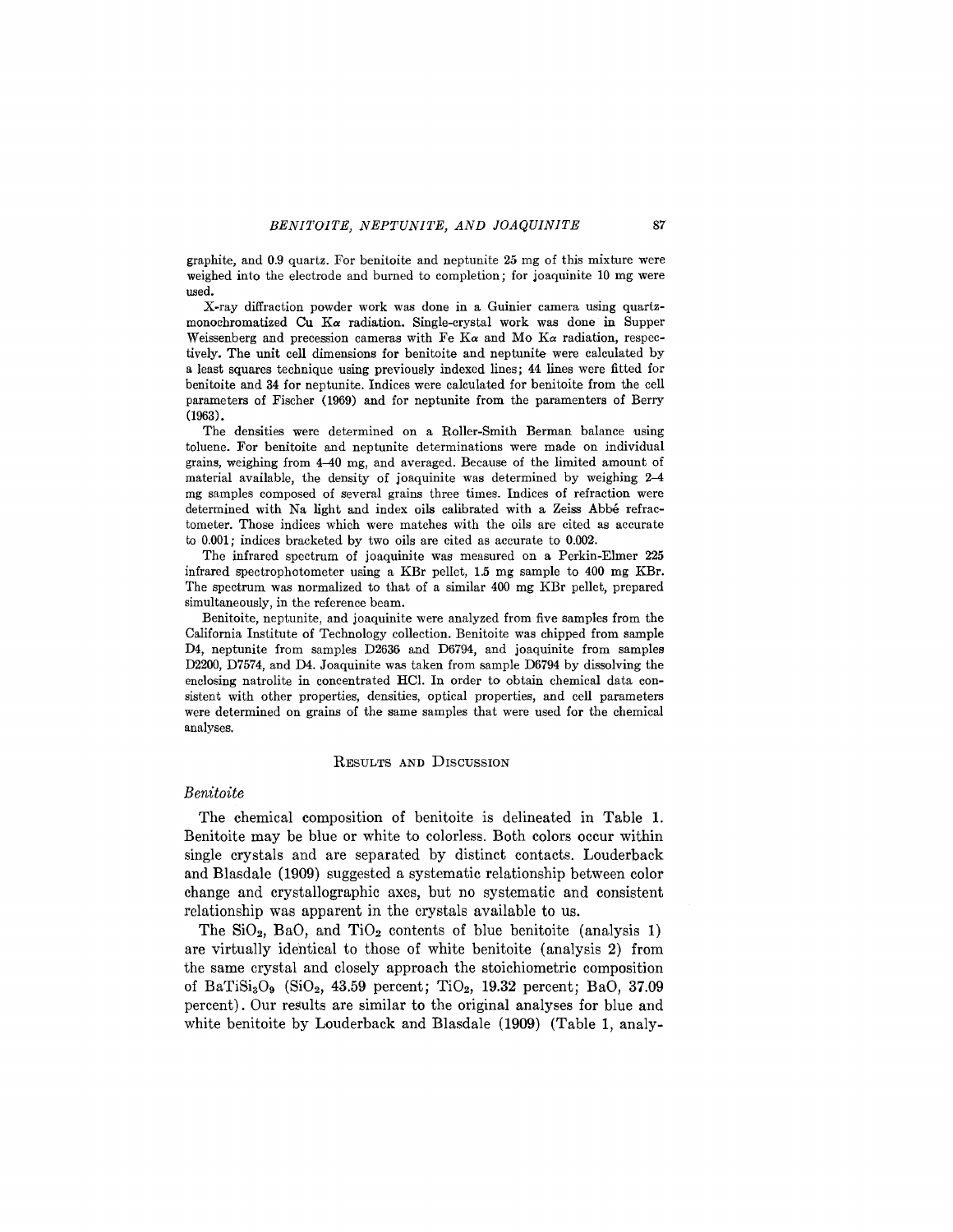ses 3 and 4) but do not support their reported differences in  $TiO<sub>2</sub>$  and BaO. Standard deviations for the averages of the individual analyses are less than half a percent, indicating both the blue and the white benitoite are homogeneous (see also Figure 1).

Electron beam scans and analytical profiles across color contacts indicate no detectable variation in compostion for Ba, Ti, and Si. Emission spectrographic analyses were made to see if differences existed below the sensitivity of the electron microprobe (see Table 1). Although they show only small differences in the trace element contents of the blue and white benitoite, the difference in iron content may be significant.

|  |  |  |  |  |  |  |  | Table 1. Chemical Analyses of Benitoite, San Benito County, California |  |
|--|--|--|--|--|--|--|--|------------------------------------------------------------------------|--|
|--|--|--|--|--|--|--|--|------------------------------------------------------------------------|--|

|                          |             | $\mathbf{1}$  |                   |       | $\overline{c}$       | 3        | 4      |        |
|--------------------------|-------------|---------------|-------------------|-------|----------------------|----------|--------|--------|
|                          |             | Microprobe    | E.S. <sup>a</sup> |       | Microprobe           | $E.S.^a$ |        |        |
|                          | $Wt.$ %     | Formula $b$ . | Wt. %             | Wt. % | Formula <sup>D</sup> | Wt. %    | Wt. %  | Wt. %  |
| $\vert$ sio <sub>2</sub> | 43.10       | 2.98          |                   | 42.62 | 2.97                 |          | 43.68  | 43.61  |
| $A_1^0C_3$               | $\mathbf d$ |               | 0.2               | d     |                      | 0.04     |        |        |
| $\overline{{\rm Ti0}_2}$ | 19.51       | 1.01          |                   | 19.44 | 1.02                 |          | 20.09  | 19.50  |
| $ {\rm FeO}^{\tt C} $    | đ           |               | 0.05              | d     |                      | 0.01     |        |        |
| MgO                      | d           |               | Trace             | d     |                      | Trace    |        |        |
| CaO                      | d           |               | 0.1               | d     |                      | 0.006    |        |        |
| BaO                      | 37.23       | 1.01          | Major             | 37.27 | 1.02                 | Major    | 36.33  | 37.01  |
| Na <sub>2</sub> O        | 0.13        | 0.02          |                   | 0.14  | 0.02                 |          |        |        |
| lмъ                      | d           |               |                   | d     |                      | 0.14     |        |        |
| Sr                       | d           |               | 0.0035            | d     |                      | 0.0025   |        |        |
| V                        | d           |               | 0.0015            | d     |                      | 0.001    |        |        |
| 'Zr                      | d           |               | 0.012             | d     |                      | 0.08     |        |        |
|                          |             |               |                   |       |                      |          |        |        |
| Total                    | 99.97       |               |                   | 99.47 |                      |          | 100.10 | 100.12 |
|                          |             |               |                   |       |                      |          |        |        |

a Emission spectroscopy analysis by E. Bingham. Looked for but not found: Ag, As, Au, B,<br>Be, Bi, Cd, Ce, Co, Cr, Cu, Ga, Gd, La, Mo, Mn, Nd, Ni, Pb, Pt, Sb, Sc, Sn, Ta, Th, Tl,<br>W, Y. Yb, and Zn.

b Cation formula proportion determined by normalizing anhydrous oxygen to 9.

C Total Fe as FeO.

d Less than the sensitivity of a wavelength scan  $( \sim 0.10 \text{ wt.} \text{ percent}).$ 

1. D4, blue color. Microprobe analysis is the average of 6 point**s.**<br>2. D4, white color. From the same crystal as (1). Microprobe analy**sis is the aver**age o: 6 points.

3. Blue color. Louderback and Blasdale (1909)<br>4. White color. Louderback and Blasdale (1909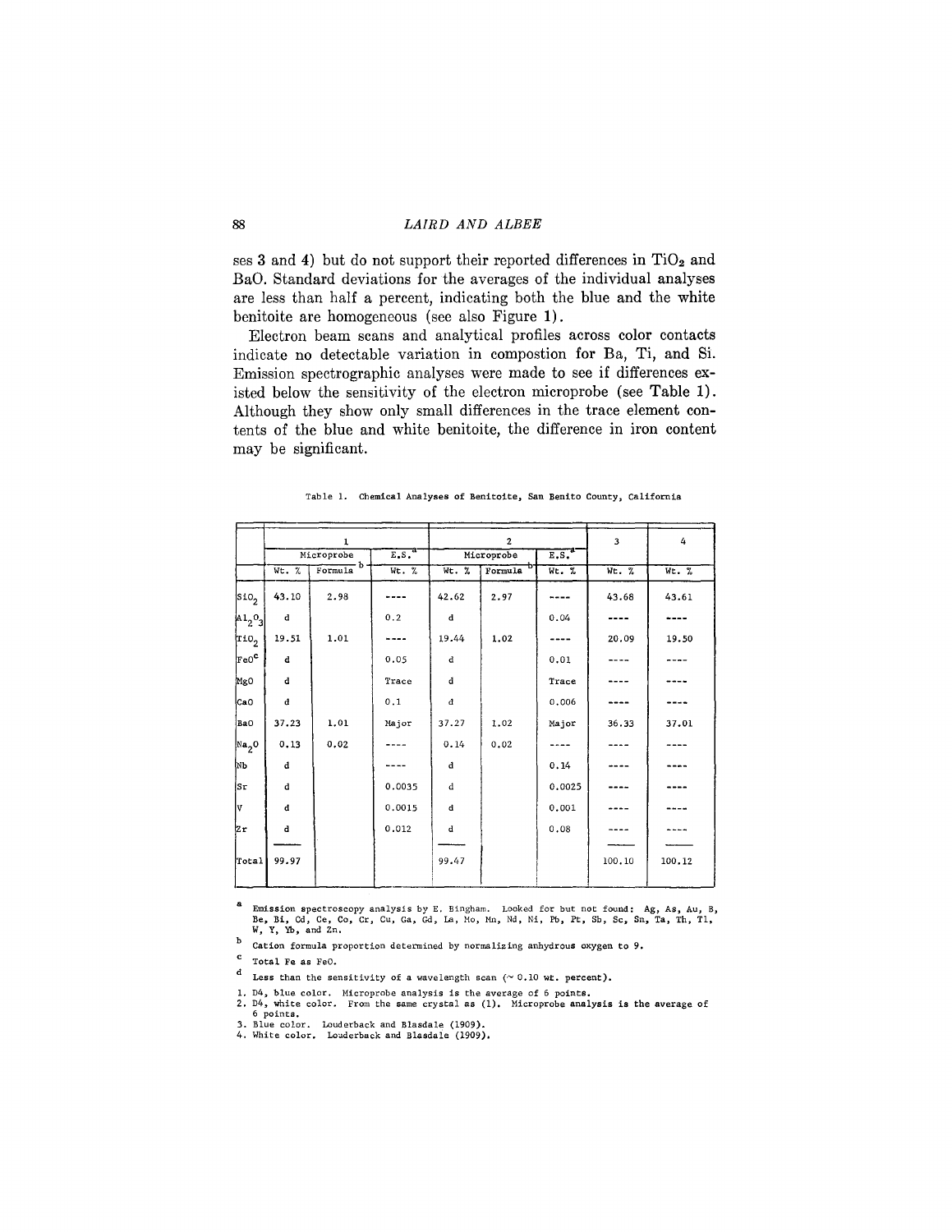

FIG. 1. Scatter diagram for the cation formula proportions of benitoite samples from San Benito County, California. Each point represents a complete microprobe analysis. Formula proportions are determined by normalizing the analyses to anhydrous oxygen  $= 9$ .

Benitoite has very intense cathodoluminescence under the electron beam and is commonly used by microprobe operators to check beam size and shape. Many of these operators have found that benitoite contains no detectable elements other than Ba, Ti, Si, and O and have used it is a microprobe standard assuming stoichiometry.

The density of benitoite is  $3.64(2)$  gm/cc; it is uniaxial positive with  $\omega = 1.756(1)$  and colorless and  $\epsilon = 1.800(1)$  and blue. Louder back and Blasdale (1909) reported  $\rho = 3.64 - 3.67$  gm/cc,  $\omega = 1.757$ , and  $\epsilon = 1.804$ .

From single-crystal work on benitoite from San Benito County, Fischer (1969) reported that benitoite is hexagonal with the space group  $P\bar{6}c2$ ;  $a = 6.6410$  (7) Å and  $c = 9.7597$  (10) Å. A Guinier X-ray powder pattern gives  $a = 6.63$  (1)  $\AA$  and  $c = 9.73$  (1)  $\AA$ . The *d*-spacings are in good agreement with the ASTM index.

### *Neptunite*

Chemical data for neptunite are summarized in Table 2. The microprobe analyses are similar to those reported in the literature except that Cannillo *et al.* (1966) reported 1.63 percent  $\text{Li}_2\text{O}$ . It is impossible to analyze for lithium with the microprobe because of its low atomic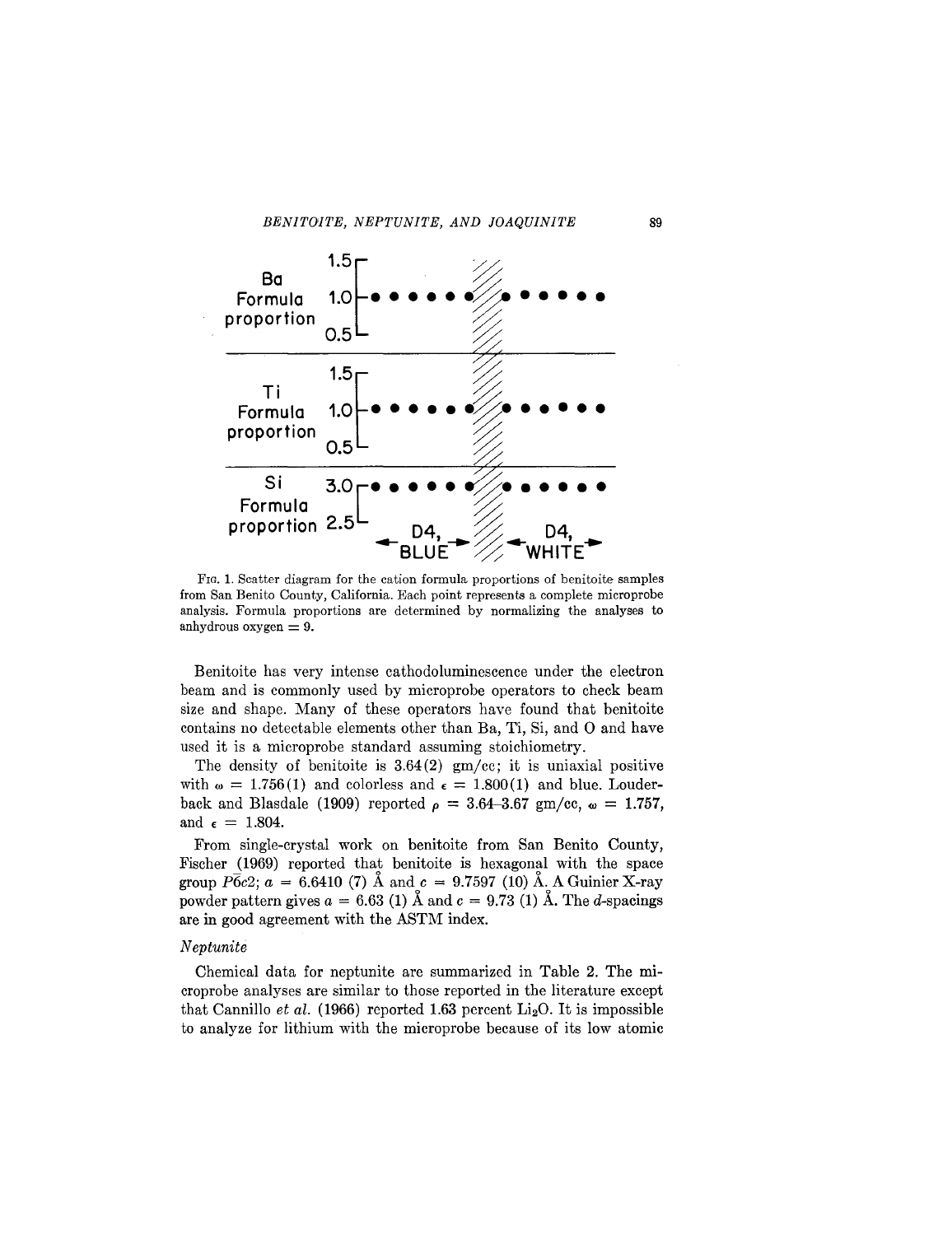number; however, our analytical totals are one percent low, and qualitative emission spectroscopic data indicate 1-2 percent Li<sub>2</sub>O. The formula  $LiNa<sub>2</sub>K(Fe, Mg, Mn)<sub>2</sub>$  (TiO)<sub>2</sub> (Si<sub>8</sub>O<sub>22</sub>) was suggested for neptunite by Cannillo et al. (1966). In the absence of Al, the formula proportions can be calculated from the analyses by normalizing Si to 8. Our analyses normalized in this manner give  $Li_{0.6}Na_{2.1}K_{0.9}$  (Fe,  $Mg_{,}Mn_{,2.0}$  Ti<sub>2.0</sub>Si<sub>8</sub>O<sub>24</sub>. This formula is also obtained from the analyses by normalizing total cation charges (exclusive of Li) to 47 or total cations (exclusive of Li) to 15. The formula proportion of Li

|                     |             |                      |                   |                 | $\overline{2}$       |                   | $\overline{3}$ | $\overline{4}$ | 5        |
|---------------------|-------------|----------------------|-------------------|-----------------|----------------------|-------------------|----------------|----------------|----------|
|                     |             | Microprobe           | E.S. <sup>a</sup> |                 | Microprobe           | E.S. <sup>a</sup> |                |                |          |
|                     | Wt. %       | Formula <sup>b</sup> | Wt. %             | Wt. %           | Formula <sup>b</sup> | Wt. %             | Wt. %          | Wt. %          | $Wt$ . % |
| $\mathfrak{so}_2$   | 53.96       | 8.00                 |                   | 54.09           | 8.00                 |                   | 53.44          | 52.87          | 52.29    |
| $\Lambda1_{2}0_{2}$ | $\mathbf d$ |                      | 0.04              | d               |                      | 0.1               |                |                |          |
| TiO <sub>2</sub>    | 17.74       | 1.98                 |                   | 17.99           | 2,00                 |                   | 17.18          | 17.83          | 17.35    |
| $_{\rm FeO}$        | $11.71^c$   | 1.45                 | 8 <sup>c</sup>    | $10.75^{\circ}$ | 1.33                 | 10 <sup>c</sup>   | 11.23          | 11.69          | 11.92    |
| MnO                 | 1.40        | 0.18                 | 1.5               | 1.65            | 0.21                 | 1.3               | 1.78           | 0.85           | 2.27     |
| MgO                 | 1.73        | 0.38                 | 1.2               | 2.16            | 0.48                 | 1.2               | 1.82           | 1.44           | 1.55     |
| CaO                 | d           |                      | 0.02              | đ               |                      | 0.04              | 0.25           | 1.56           | 0.62     |
| BaO                 | 0.25        | 0.01                 | 0,06              | 0.18            | 0.01                 | 0.06              |                |                |          |
| Na <sub>2</sub> O   | 7.38        | 2.12                 |                   | 7.51            | 2.15                 |                   | 9.14           | 9.56           | 6.81     |
| $k_2$ <sup>0</sup>  | 4.84        | 0.92                 |                   | 4.76            | 0.90                 |                   | 5.39           | 5.08           | 5.58     |
| Li <sub>2</sub> 0   | e           | $0.59^{f}$           | $1 - 2$           | e               | $0.54^{f}$           | $1 - 2$           |                |                | 1.63     |
| Λg                  | d           |                      | 0.0003            | ${\bf d}$       |                      | 0,0002            |                |                |          |
| cr                  | d           |                      | 0.0023            | đ               |                      | 0.0048            |                |                |          |
| Co                  | d           |                      | $0.01^{8}$        | $\bf d$         |                      | $0.014^8$         |                |                |          |
| Nb                  | d           |                      | $ <$ 0.01         | ${\bf d}$       |                      | $\approx$ 0.01    |                |                |          |
| Νi                  | đ           |                      | 0.0028            | d               |                      | 0.0038            |                |                |          |
| V                   | d           |                      | 0.005             | d               |                      | 0.006             |                |                |          |
| Zr                  | d           |                      | 0.0065            | d               |                      | 0.0054            |                |                |          |
| Total               | 99.01       |                      |                   | 99.09           |                      |                   | 100.23         | 100.88         | 100.02   |

Table 2. Chemical Analyses of Neptunite, San Benito County, California

 $\bf a$ Emission spectroscopy analysis by E. Bingham. Looked for but not found: As, Au, B, Be, Bi, Cd, Cu, Ga, La, Mo, Pb, Pt, Sb, Sc, Sn, Sr, Ta, Th, Tl, W, Y, Yb, and Zn.

 $b$  Cation formula proportion determined by normalizing Si to 8.

 $c$  Total Fe as FeO.

d Less than the sensitivity of a wavelength scan  $(\sim 0.10$  wt. percent).

e Cannot determine with the microprobe.

f Calculated by assigning the deficiency in the analytical total from 1.00 to  $\text{Li}_2\text{O}$ .

 $8$  Possible interference.

1. D2636. Microprobe analysis is the average of 12 points on 7 grains.<br>2. D6794. Microprobe analysis is the average of 7 points on 4 grains.

3. Louderback and Blasdale (1909).<br>4. Bradley (1909).<br>5. Cannillo, <u>et al</u>. (1966).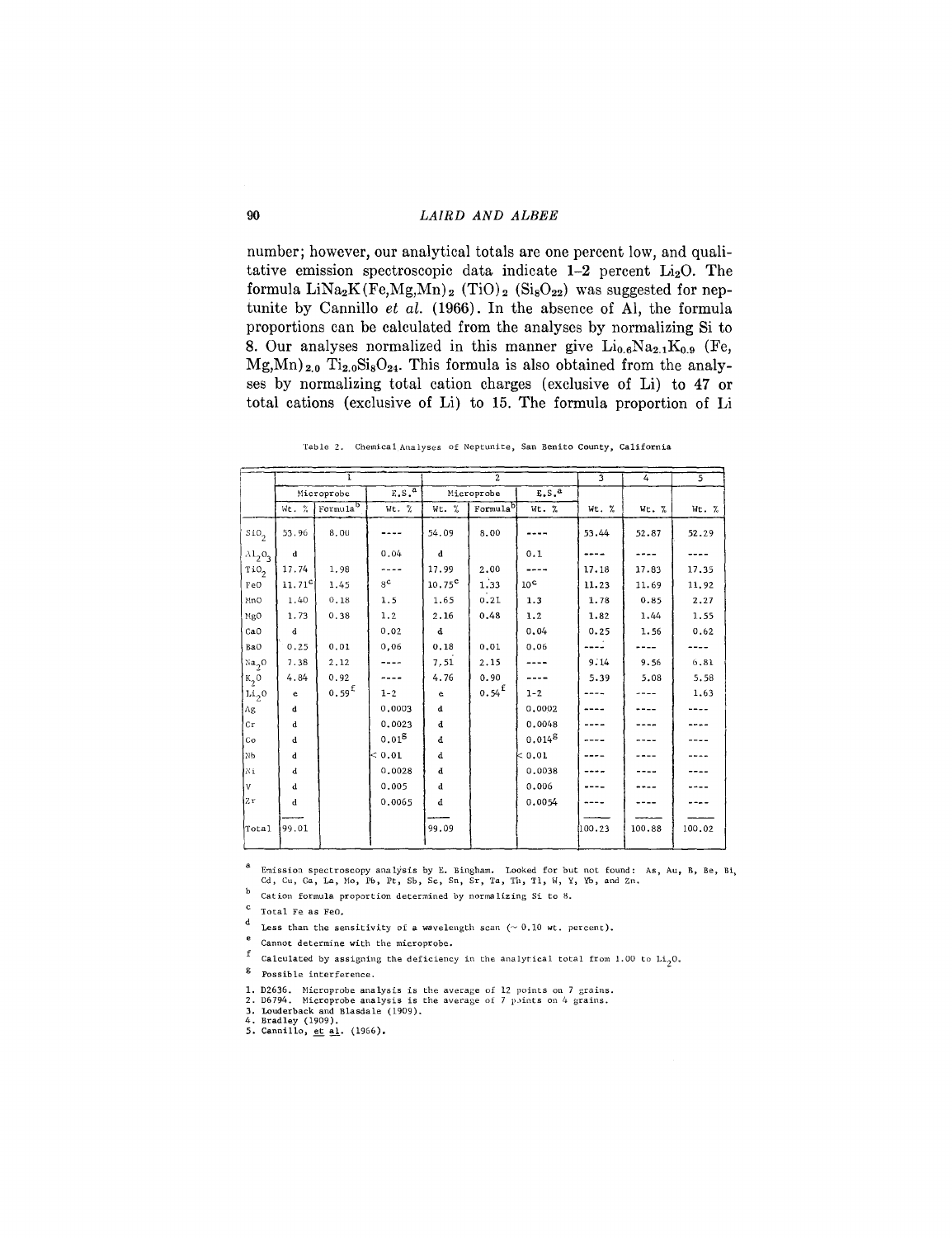in the analyses is calculated by assigning the deficiency of the analytical total from 100 percent to  $Li<sub>2</sub>O$ ; if the totals are about half a percent high, the formula proportion of Li would be 1.

In the reported analyses (Table 2), iron is given as FeO. Bancroft, Burns, and Maddock (1967) have determined from Mössbauer spectroscopy on neptunite from California that at least 95 percent of the iron is present as  $Fe^{2+}$ , corroborating the formula given above.

Figure 2 is a scatter diagram of the cation formula proportions of neptunite for each point analyzed with the microprobe. Although there is a scatter in the Fe, Mg, and Mn contents of single points, the total Fe+Mg+Mn proportion is constant. Electron beam scan photographs also show that neptunite is quite homogeneous.

The density and optical properties of neptunite agree well with those reported in the literature for this and other occurrences. The density is 3.20 (2) gm/cc compared with the values 3.19-3.23 *gmjcc* listed in Murdoch and Webb (1948). Optical properties of neptunite determined on sample D6794 are as follows:  $2V (+) \sim 40^{\circ}$ ; optic plane  $[| (010); y = b; Z \wedge c = 17^{\circ}; \alpha = 1.692(1),$  pale yellow;  $\beta = 1.702$ (1), yellow orange; and  $\gamma = 1.734(2)$ , red orange to red brown.



FIG. 2. Scatter diagram for the cation formula proportions of neptunite samples from San Benito County, California. Each point represents a complete microprobe analysis, and analyses for each grain are grouped on the figure. Formula proportions are determined by normalizing the analyses to  $Si = 8$ .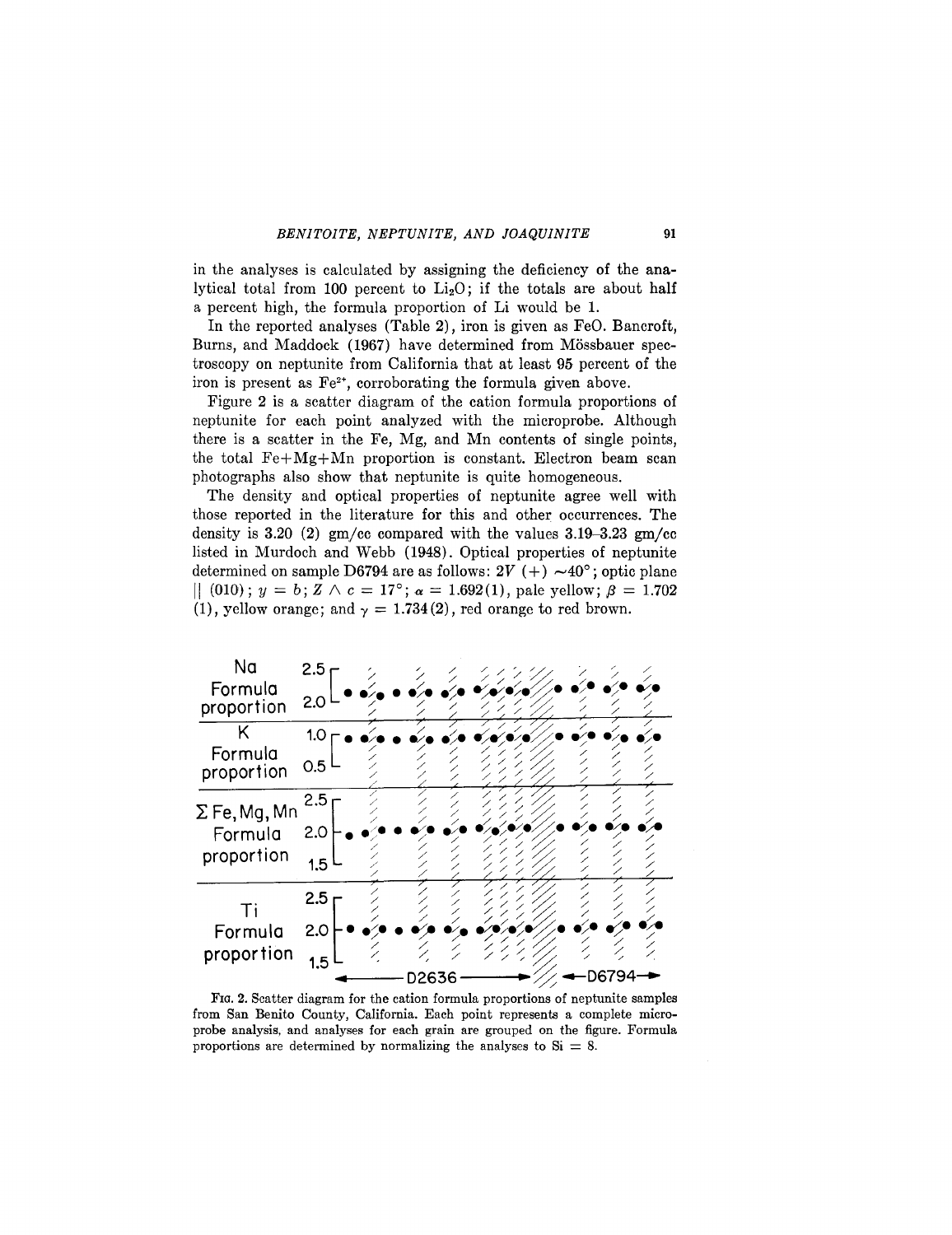Those reported by Larsen and Berman (1934) on California (?) neptunite are:  $2V = 49^{\circ}$ ,  $Z \Delta c = 16^{\circ}$ ,  $\alpha = 1.690$ ,  $\beta = 1.699$ , and  $\gamma = 1.736$ .

Cannillo *et al.* (1966) proposed that neptunite is monoclinic, space group *Ce,* but reported no new cell parameters. Guinier powder data on neptunite from sample D6794 give cell dimensions and  $d$ -spacings similar to those reported by Berry (1963). Our parameters are  $a =$ 16.48(3) Å,  $b = 12.49(2)$  Å,  $c = 10.00(2)$  Å, and  $\beta = 115.4(1)$ °; Berry (1963) reported  $a = 16.7$  Å,  $b = 12.4$  Å,  $c = 10.0$  Å, and  $\beta = 115^{\circ}44'$ from single-crystal precession photographs.

#### *J oaquinite*

The density of the joaquinite from sample D6794 is 3.98 (5) gm/cc, compared with 3.89 gm/cc given by Palache and Foshag (1932). Our data indicate that joaquinite is biaxial positive with a range in 2V from  $\sim$ 30–55°. The indices are:  $\alpha = 1.753(1), \beta = 1.767 (1),$  and  $\gamma = 1.822(2)$  ;  $\alpha$  and  $\beta$  are colorless and  $\gamma$  is pale yellow. Palache and Foshag (1932) reported  $2V = 50^{\circ}$ ,  $\alpha = 1.748$ ,  $\beta = 1.767$ , and  $\gamma = 1.823$ .

The chemical composition of joaquinite is complex; electron microprobe and emission spectroscopy data are presented in Table 3 with other chemical data on joaquinite taken from the literature. Thirtyeight points on 15 grains of 4 samples were analyzed with the microprobe. Many grains are inhomogeneous, but joaquinite from sample D6794 is quite homogeneous; all of our data on the density and optical and structural properties of joaquinite were determined on grains of this sample.

The infrared spectrum of joaquinite is presented in Figure 3. The sharp bands at  $\sim$ 3500 and 3560 cm<sup>-1</sup> indicate that the joaquinite structure includes significant quantities of crystallographic ally -ordered hydroxyl groups. The band at  $\sim 1610 \text{ cm}^{-1}$  (corresponding to an HOH bending motion) and the broad absorption feature centered at  $\sim$ 3400 cm-1 (the OH stretch) are probably due to water adsorbed during sample handling procedures. The C-H bands around 2900 cm-1 are due to organic impurities introduced during sample handling. In this spectrum the lower energy region is dominated by the strong Si-O absorption near 1000 cm-1. However, infrared spectroscopic data on silicate minerals is insufficient to assign this Si-O absorption pattern to a particular type of silicate.

We are unable to determine directly the amount of  $H_2O$  that is present in joaquinite because of the small amount of material available and the small size of the crystals. The reported  $H<sub>2</sub>O$  content is based on the difference between the analyzed oxide total and 100 percent and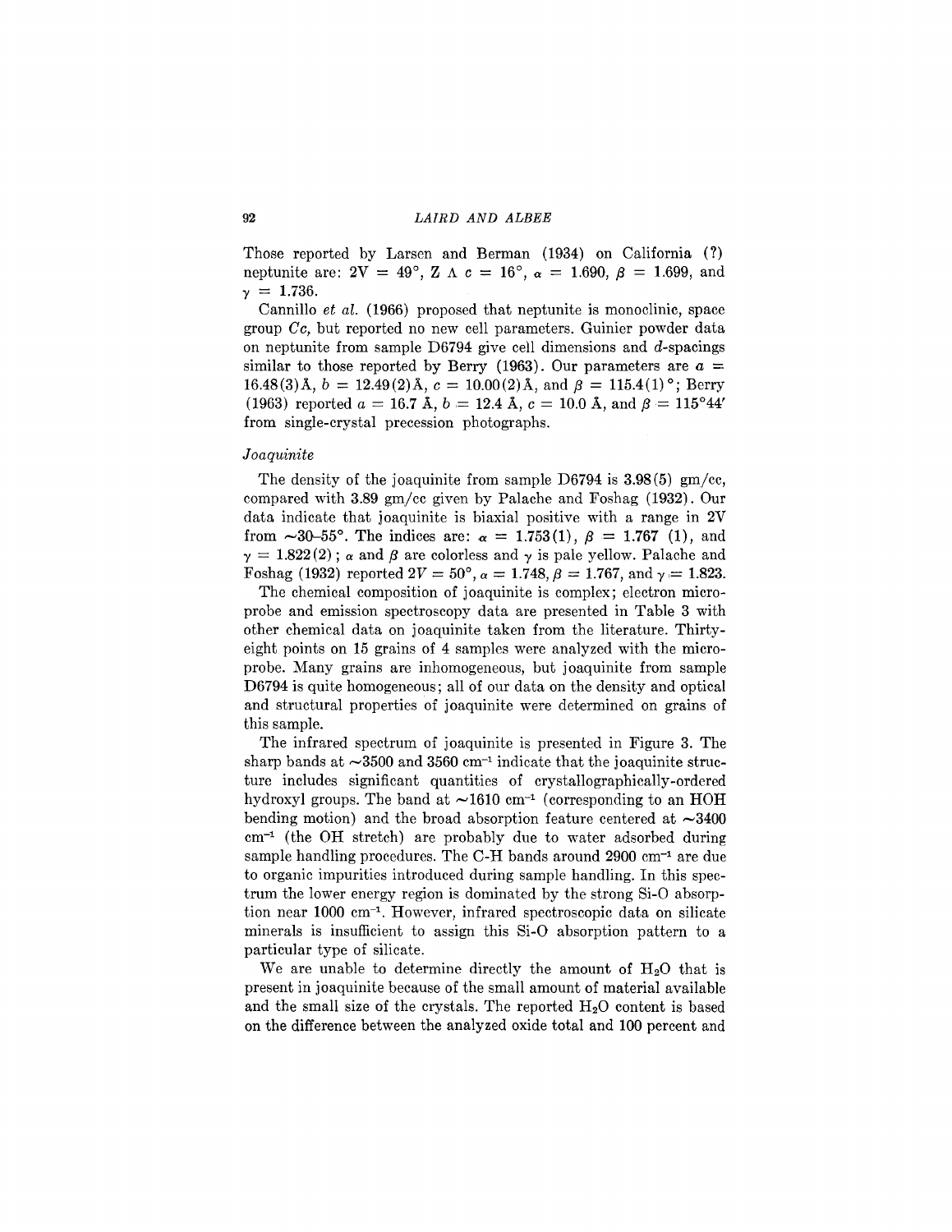may not be very accurate. Qualitative emission spectrographic analyses indicate that Li is present but in an amount less than 1 percent Li<sub>2</sub>O. There may be some  $Fe<sub>2</sub>O<sub>3</sub>$ , although Semenov *et al.* (1967) reported only 0.39 percent  $Fe<sub>2</sub>O<sub>3</sub>$  in joaquinite from southern Greenland. The presence of these components will affect the value reported as  $H_2O$ .

The number of rare earth elements present in joaquinite makes it difficult to do accurate microprobe analyses because their peaks are close together. However, total rare earth oxide concentration determined by electron microprobe and by emission spectroscopic analyses differs by only 0.5 weight percent for sample D6794 and by 2 weight percent for sample D2200. Total rare earth oxide concentration in the 38 microprobe analyses of joaquinite ranges from 15-20 weight percent; this is zero to 8.5 weight percent higher than that reported by Semenov et al. (1967) for two samples of joaquinite from California  $(see Table 3).$ 

Joaquinite is listed in the literature as orthorhombic. However, J. F. Rowland has found a monoclinic crystal from the California locality (E. H. Nickel, written communication, 1970). Single-crystal

|                                                                                       | $\overline{2}$    |                                                                        | $\overline{\mathbf{3}}$<br>$\overline{a}$ |                |                            |                      |                |                                                                                                    |                |                      |                                                                                                                                    |                 |                          |        |
|---------------------------------------------------------------------------------------|-------------------|------------------------------------------------------------------------|-------------------------------------------|----------------|----------------------------|----------------------|----------------|----------------------------------------------------------------------------------------------------|----------------|----------------------|------------------------------------------------------------------------------------------------------------------------------------|-----------------|--------------------------|--------|
|                                                                                       |                   | Microprobe                                                             | E.S. <sup>8</sup>                         |                | Microprobe                 | $E, S,$ <sup>a</sup> |                | Microprobe                                                                                         |                | Microprobe           | 5                                                                                                                                  | $6\phantom{.}6$ | $\overline{\phantom{a}}$ | 8      |
|                                                                                       | Wt. 7.            | Formula                                                                | $W_L$ , $Z$                               |                | Wt. 2 Formula <sup>b</sup> | Wc. 2                | Vt. 2          | Formulab                                                                                           | $Wt.$ %        | Formula <sup>b</sup> | $Wt = 2$                                                                                                                           | Wt. %           | Wt. %                    | Wt. Z  |
| SiO <sub>2</sub>                                                                      | 34.97             | 32.00                                                                  | ----                                      | 35.17          | 32,00                      | $- - - -$            | 35.17          | 32.00                                                                                              | 34.93          | 32.00                | 36.4                                                                                                                               | ----            | ----                     | 33.82  |
| T10 <sub>2</sub>                                                                      | 11.83             | 8.14                                                                   | $---$                                     | 12.24          | 8.37                       | ----                 | 11.41          | 7.81                                                                                               | 11.90          | 8.21                 | 30.5                                                                                                                               | ----            | ----                     | 9.20   |
| $Fe_2O_3$                                                                             |                   |                                                                        |                                           |                |                            |                      |                |                                                                                                    |                |                      | ----                                                                                                                               | $---$           |                          | 0.39   |
| Fe0                                                                                   | 4.09 <sup>c</sup> | 3.13                                                                   | $---$                                     | $3.76^{\circ}$ | 2.86                       | $- - - -$            | $4.55^{\circ}$ | 3.46                                                                                               | $4.35^{\circ}$ | 3.33                 | 3.5                                                                                                                                | ----            | ----                     | 4.78   |
| MnO                                                                                   | 0.00              |                                                                        | $\cdots$                                  | 0.08           | 0.06                       | ----                 | 0.06           | 0.05                                                                                               | 0,00           |                      | ----                                                                                                                               | ----            | ----                     | 0.70   |
| NgO                                                                                   | 0.05              | 0.07                                                                   | $\cdots$                                  | 0.09           | 0.12                       | ----                 | 0.32           | 0.43                                                                                               | 0.16           | 0.21                 | 0.3                                                                                                                                |                 | ----                     |        |
| BaO                                                                                   | 22.44             | 8.05                                                                   |                                           | 22.36          | 7.97                       | $\cdots$             | 21.99          | 7.84                                                                                               | 22.50          | 8.08                 | 24.7                                                                                                                               | 18.0            | 18.1                     | 21.46  |
| CeO                                                                                   | 0.21              | 0.20                                                                   | $\cdots$                                  | 0.32           | 0.31                       | $\sim$ $\sim$ $\sim$ | 0.45           | 0.44                                                                                               | 0.38           | 0.37                 | $---$                                                                                                                              | ----            | { 8.1                    | 0.03   |
| $S_{X}$ <sup>O</sup>                                                                  | 3.20              | 1.70                                                                   | 1.1.1                                     | 3.84           | 2.03                       | $\cdots$             | 3.36           | 1.77                                                                                               | 3.54           | 1,88                 | ----                                                                                                                               |                 |                          |        |
| Na <sub>2</sub>                                                                       | 1.87              | 3.32                                                                   | $\cdots$                                  | 1.75           | 3.09                       | $\cdots$             | 1.81           | 3.19                                                                                               | 1.82           | 3,24                 | 4.6                                                                                                                                | ----            | ----                     | 2.41   |
| $K_{2}$ O                                                                             | 0.03              | 0.04                                                                   | $\cdots$                                  | 0.04           | 0.05                       | $---$                | 0.04           | 0.05                                                                                               | 0.03           | 0.03                 |                                                                                                                                    | ----            | ----                     | 0, 22  |
| $L_{1,0}$                                                                             | $\bf e$           |                                                                        | $\leq 1$                                  | e              |                            | $\leq 1$             | e              |                                                                                                    | $\mathbf{c}$   |                      | ----                                                                                                                               | ----            | ----                     | ----   |
| ThO <sub>2</sub>                                                                      | 0.27              | 0.06                                                                   | ----                                      | 0.84           | 0.17                       | ----                 | 0.63           | 0.13                                                                                               | 0.76           | 0.16                 | ----                                                                                                                               | ----            | ----                     | 0.38   |
| Nb <sub>2</sub> O <sub>5</sub>                                                        | d                 |                                                                        | ----                                      | d              |                            | ----                 | d              |                                                                                                    | d.             |                      | ----                                                                                                                               | ----            | ----                     | 2.31   |
| $ce_2O_3$                                                                             | 10.69             | 3.58                                                                   | 8.2                                       | 9.91           | 3.30                       | 8.2                  | 11.32          | 3.77                                                                                               | 11.51          | 3,86                 | ----                                                                                                                               | 6.8             | 5.6                      | 9.40   |
| $n_y$ <sub>2</sub> <sup>0</sup> <sub>3</sub>                                          | 0.21              | 0.06                                                                   | 0.2                                       | 0.21           | 0.06                       | 0.2                  | 0.19           | 0.06                                                                                               | 0.05           | 0.02                 | ----                                                                                                                               | ----            | 0.1                      |        |
| $\mathbf{g_{r_2}o_3}$                                                                 | 0.00              |                                                                        | 0.1                                       | 0.06           | 0.02                       | 0.1                  | 0.03           | 0.01                                                                                               | 0.02           | 0.01                 | ----                                                                                                                               | ----            | 0.1                      | ----   |
| $Gd_2O_3$                                                                             | 0.26              | 0.08                                                                   | $\mathbf{1}$                              | 0.14           | 0.04                       | 0.8                  | 0.05           | 0.02                                                                                               | 0.00           |                      | ----                                                                                                                               | ----            | 0.3'                     | ----   |
| $La_2O_3$                                                                             | 2.14              | 0.72                                                                   | 3.0                                       | 2.52           | 0.85                       | 2.9                  | 2.82           | 0.95                                                                                               | 2.99           | 1.01                 | ----                                                                                                                               | 3.6             | 2.3                      | 10.05  |
| $nd_20_3$                                                                             | 3.21              | 1.05                                                                   | 3.5                                       | 2.82           | 0.92                       | 2.7                  | 2.37           | 0.77                                                                                               | 1.87           | 0.61                 |                                                                                                                                    | 3.2             | 2.1                      | 2.15   |
| $Pr_2O_3$                                                                             | 1.25              | 0.42                                                                   | 1.5                                       | 1.17           | 0.39                       | 0.4                  | 1.13           | 0.37                                                                                               | 1.06           | 0.35                 | ----                                                                                                                               | 1.0             | 0.6                      | 0.99   |
| $\begin{array}{l} \mathsf{Sm}_2\mathsf{O}_3 \\ \mathsf{Im}_2\mathsf{O}_3 \end{array}$ | 0.70              | 0.22                                                                   | 0.7                                       | 0.58           | 0.18                       | 0.4                  | 0.36           | 0.11                                                                                               | 0.17           | 0.05                 |                                                                                                                                    | 0.1             | 0.4                      | $---$  |
|                                                                                       | d                 |                                                                        | 0.02                                      | d              |                            | $\approx 0.04$       | $\mathbf{d}$   |                                                                                                    | $\mathbf{d}$   |                      |                                                                                                                                    | ----            | ----                     | ----   |
| $x_20_3$                                                                              | 0.70              | 0.34                                                                   | 0.5                                       | 0.33           | 0.16                       | 0.1                  | 0.26           | 0.13                                                                                               | 0.06           | 0.03                 | ----                                                                                                                               | 0.3             | ----                     | ----   |
| $\Sigma$ RE <sub>2</sub> 0 <sub>2</sub> 19.16                                         |                   | 6.47                                                                   | 18.7                                      | 17.74          | 5.92                       | 15.8                 | 18.53          | 6.19                                                                                               | 17.73          | 5.94                 |                                                                                                                                    | 15.0            | 11.5                     | 22.59  |
| $H_2$ 0                                                                               | ė                 | $11.49^{\text{f}}$                                                     |                                           | ė              | $10.75^{5}$                |                      | $\mathbf{e}$   | $10.21^{f}$                                                                                        | ė              | $11.62^{f}$          |                                                                                                                                    |                 | ----                     | 1.50   |
| Р.                                                                                    | d                 |                                                                        |                                           | d              |                            |                      | d              |                                                                                                    | d              |                      | ----                                                                                                                               | $- - - -$       |                          | 0.38   |
| $-0 - F_2$                                                                            |                   |                                                                        |                                           |                |                            |                      |                |                                                                                                    |                |                      |                                                                                                                                    |                 |                          | 0.16   |
| Total                                                                                 | 98.12             |                                                                        |                                           | 98.23          |                            |                      | 98.32          |                                                                                                    | 98.10          |                      | 100.0                                                                                                                              |                 |                          | 100.01 |
|                                                                                       |                   | a Emission spectroscopy analysis by E. Bingham.                        |                                           |                |                            |                      |                |                                                                                                    |                |                      | b Cation formula proportion determined by normalizing Si to 32.                                                                    |                 | c Total Fe as FeO.       |        |
| đ<br>f                                                                                |                   |                                                                        |                                           |                |                            |                      |                | Calculated by assigning the deficiency in the analytical total from 1.00 to H <sub>2</sub> 0.      |                |                      | Less than the sensitivity of a wavelength scan $(\sim 0.10 \text{ wt.} \text{ percent})$ . e Cannot determine with the microprobe. |                 |                          |        |
| 1.<br>2.                                                                              |                   |                                                                        |                                           |                |                            |                      |                | D6794, San Benito County, California. Microprobe analysis is the average of 6 points on 5 grains.  |                |                      |                                                                                                                                    |                 |                          |        |
| 3.                                                                                    |                   | D7574, San Benito County, California. Average of 6 points on 2 grains. |                                           |                |                            |                      |                | D2200, San Benito County, California. Microprobe analysis is the average of 21 points on 7 grains. |                |                      |                                                                                                                                    |                 |                          |        |
| 4.                                                                                    |                   | D4, San Benito County, California. Average of 5 points on 1 grain.     |                                           |                |                            |                      |                | San Benito County, California. Palache and Foshag (1932). Analysis reduced to 100 percent.         |                |                      |                                                                                                                                    |                 |                          |        |
| 5.<br>6.                                                                              |                   | San Benito County, California. Semenov, et al. (1967).                 |                                           |                |                            |                      |                |                                                                                                    |                |                      |                                                                                                                                    |                 |                          |        |
| 7.                                                                                    |                   | San Benito County, California. Semenov, et al. (1967).                 |                                           |                |                            |                      |                |                                                                                                    |                |                      |                                                                                                                                    |                 |                          |        |
| 8.                                                                                    |                   | S. Greenland. Semenov, et al. (1967).                                  |                                           |                |                            |                      |                |                                                                                                    |                |                      |                                                                                                                                    |                 |                          |        |
|                                                                                       |                   |                                                                        |                                           |                |                            |                      |                |                                                                                                    |                |                      |                                                                                                                                    |                 |                          |        |

Table 3. Chemical Analyses of Josquinite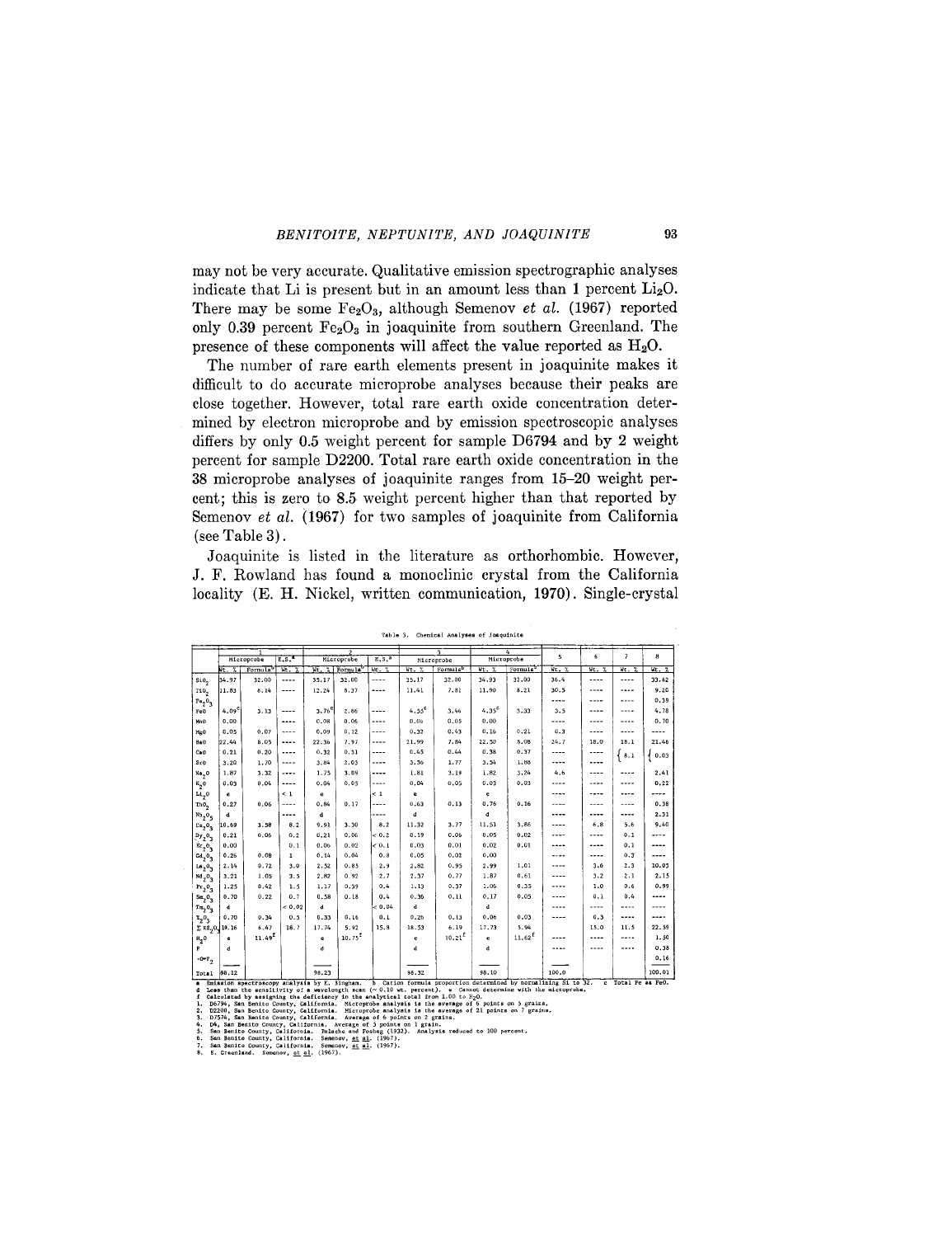

FIG. 3. Infrared spectrum of joaquinite from sample D6794 from San Benito County, California.

 $\mathfrak{g}_4$ 

 $\sim$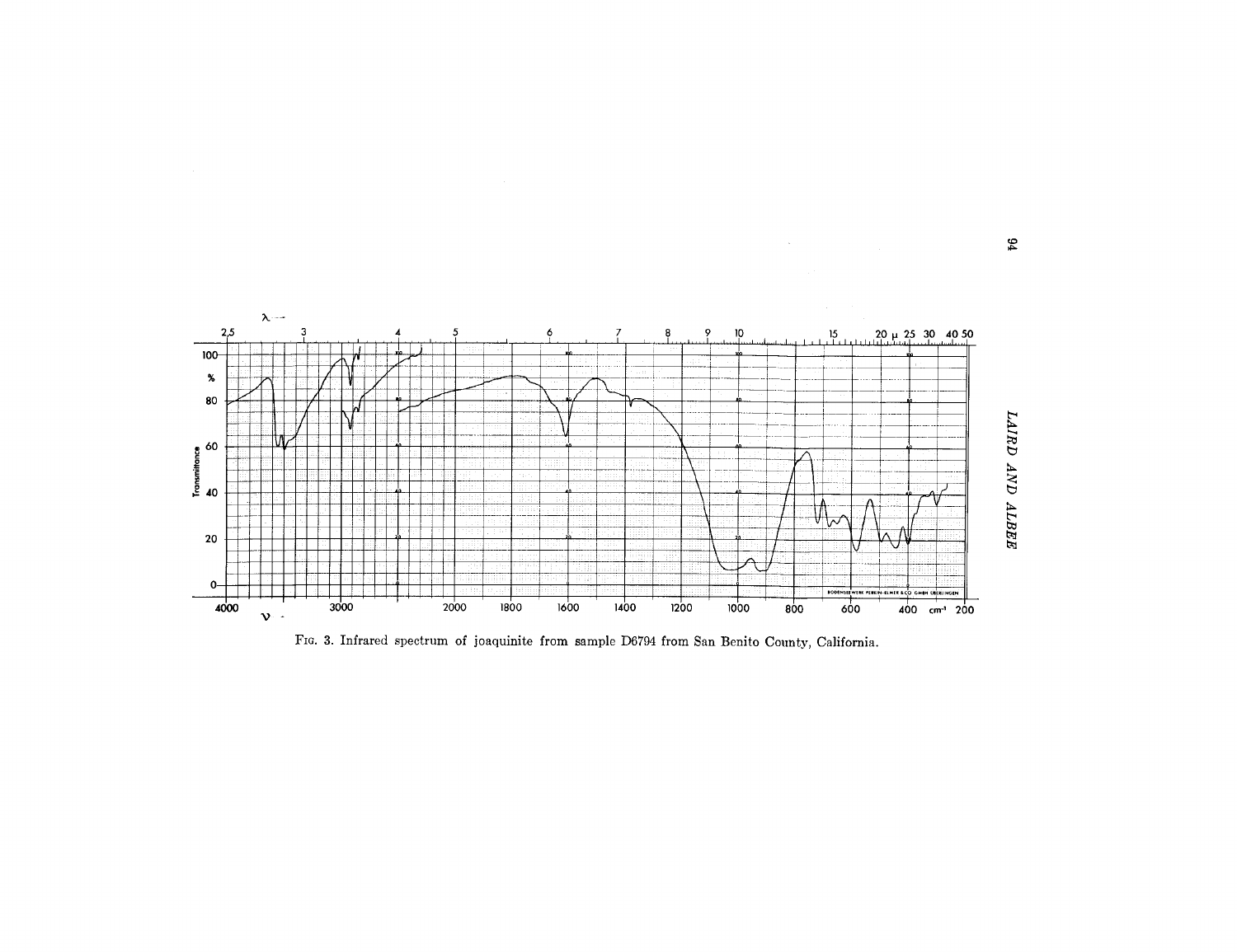X-ray diffraction work was undertaken in order to resolve this problem; the results of this study and the structural data in the literature for joaquinite are delineated in Table 4.

Precession and Weissenberg photographs on a crystal of joaquinite from sample D6794 show it to be monoclinic with cell dimensions  $a_m = 10.51(2)$  Å,  $b_m = 9.66(2)$  Å,  $c_m = 11.82(2)$  Å, and  $\beta = 109.5(2)$ °. Another crystal of joaquinite from sample D6794 gives an apparently orthorhombic diffraction pattern corresponding to cell dimensions  $a<sub>o</sub> =$ 10.48(2) Å,  $b_o = 9.66(2)$  Å, and  $c_o = 22.26(2)$  Å. Because the *a* and *b* axes are closely similar for the monoclinic and orthorhombic cells and because  $c_0 = 2c_m \sin \beta$  to a close approximation, the possibility must be considered that the apparently orthorhombic diffraction pattern is the result of twinning of monoclinic individuals. As shown in Figure 4, the monoclinic reciprocal lattice points *4n, k, l* correspond very closely (if not exactly) with points of the orthorhombic reciprocal lattice ; in fact, all of the *4n, k, l* reflections observed in the orthorhombic pattern can be explained by twinning of the monoclinic lattice on (001). However, reflections with  $h \neq 4n$  do not coincide in the two reciprocal lattices; hence, the complete orthorhombic pattern cannot be explained by twinning of the known monoclinic cell. We conclude that joaquinite occurs in two crystalline modifications that are very closely related but are quite distinct.

As shown in Figure 4, the monoclinic cell is related to the orthorhombic  $\alpha_0 \approx a_m, b_o \approx b_m, \text{ and } c_m^* \approx 2 c_s^* \approx 8/3 a_s^* \cot \beta^*.$ The last condition follows from the interesting coincidence of the 803 reflection in the monoclinic reciprocal lattice and the 800 reflection in the orthorhombic reciprocal lattice. The value of  $\beta$  calculated from the last condition and the measured axial lengths is 109.4°, as compared with the directly measured  $\beta = 109.5^{\circ}$ .

The orthorhombic cell found here agrees with the parameters reported by Palache and Foshag (1932), Bell (1963), and Semenov *et al.* (1967). Because of its close relation with the monoclinic cell, we have chosen the orthorhombic axes to correspond with those of the monoclinic cell. Therefore, in Table 4 the *a* axis of earlier workers is redefined as *bo* and the *b* axis as *ao.*

Systematic extinctions for the monoclinic crystal indicate possible space groups *C2, Cm,* or *C2/m;* the orthorhombic crystal may belong to space group *Cc2m, Ccm2,* or *Ccmm.*

Diffraction patterns from the monoclinic crystal show additional weak, somewhat diffuse reflections in positions corresponding to reflections from an orthorhombic crystal; the orientation relationship is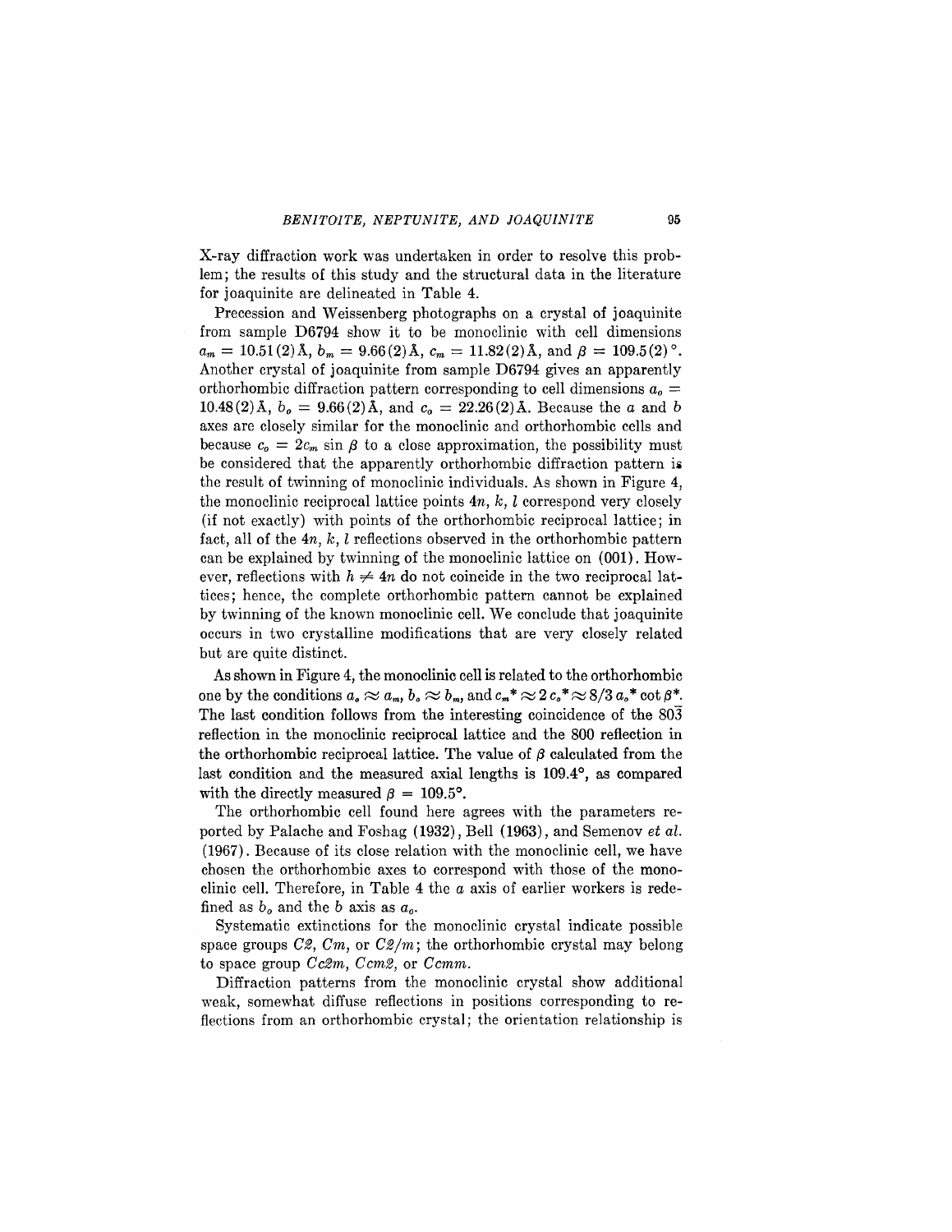### Table 4. Structural Data for Joaquinite.

The unit cell axes  $\underline{a}$  and  $\underline{b}$  have been interchanged in columns 1in order to agree with the definition of axes for this work.

|                                    |              | $\overline{2}$           | 3                        | 4                        | 5.              | 6                       |                               |             |
|------------------------------------|--------------|--------------------------|--------------------------|--------------------------|-----------------|-------------------------|-------------------------------|-------------|
| Crystal<br>System                  | Orthorhombic | Orthorhombic             | Orthorhombic             | Orthorhombic             | Monoclinic      | Orthorhombic            | Monoclinic                    |             |
| Space<br>Group                     |              | Ccmm<br>most<br>probable | Ccmm<br>most<br>probable | Ccmm<br>most<br>probable | $C$ 2/m         | Cc2m<br>Ccm2<br>or Comm | $rac{C2}{Cm}$ , or<br>$C$ 2/m |             |
| $\overline{a}$                     | $10.45$ Å    | $10.465$ Å               | $10.553$ Å               | $10.539(10)\text{\AA}$   | $10.52$ Å       | $10.48(2)$ Å            | $10.51(2)$ Å                  | $L="AD$     |
| $\overline{\mathtt{p}}$            | $9.61$ Å     | $9.616$ Å                | 9.699Å                   | $9.680(5)$ Å             | 9.70Å           | $9.66(2)$ Å             | 9.66 $(2)$ Å                  | $\sqrt{AN}$ |
| $\mathrel{\underline{\mathsf{c}}}$ | 22.4A        | $22.18{\AA}$             | 22.33Å                   | $22.345(10)\AA$          | 11.83Å          | $22.26(2)$ Å            | $11.82(2)$ Å                  | ALBEE       |
| $\beta$                            |              |                          |                          |                          | $109.7^{\circ}$ |                         | $109.5(2)$ Å                  |             |

1. San Benito County, California. Palache and Foshag (1932).<br>2. San Benito County. California. Bell (1963).

2. San Benito County, California. Bell (1963).<br>3. Seal Lake, Labrador. Bell (1963).

3. Seal Lake, Labrador. Bell (1963).<br>4. South Greenland. Semenov, et al.

4. South Greenland. Semenov, et al. (1967).<br>5. San Benito County, California. J. F. Row. 5. San Benito County, California. J. F. Rowland (written communication from E. H. Nickel, 1970).<br>6. D6794, San Benito County, California. Precession films.

6. D6794, San Benito County, California. Precession films.

D6794, San Benito County, California. Precession and Weissenberg films.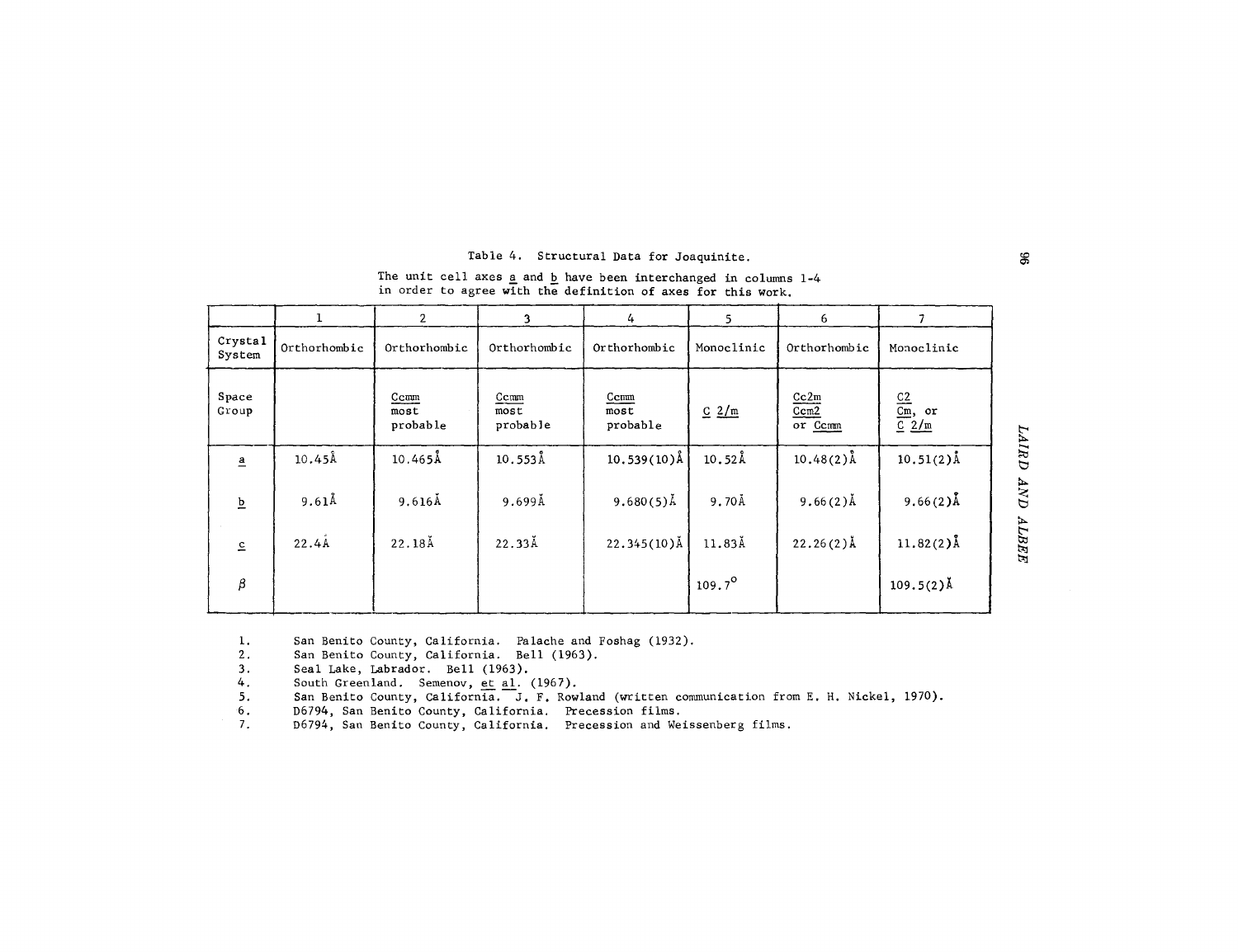

Monoclinic reciprocal lattice points at *k* =0

+ Monoclinic reciprocal lattice points at *k* =1

<sup>o</sup> Orthorhombic reciprocal lattice points at *<sup>k</sup>* =<sup>0</sup>

 $\Box$  Orthorhombic reciprocal lattice points at  $k = 1$ 

FIG. 4. Relationship between the orthorhombic (0) and monoclinic (m) reciprocal lattices of joaquinite. Reciprocal axes are shown by. the symbol \*.

the same as that shown in Figure 4. Similarly, the orthorhombic crystal shows a few very faint, but sharp reflections that correspond to a monoclinic crystal and its twin across (001). Therefore, although crystals of joaquinite appear to be simple on a macroscopic scale, they are composites of orthorhombic and monoclinic components at the X-ray diffraction level.

Electron beam scans were done with the microprobe on sample D6794 of joaquinite in order to determine if a difference in composition corresponding to the monoclinic-orthorhombic component boundaries could be seen. There is no compositional variation in Ba, Sr, Ce, Na, Fe, Mg, or Ti at a magnification of 5,000 and a spot size of  $\sim$ 1  $\mu$ m. The two phases either must have identical compositions, and hence be polymorphs, or else the structural domains must be too fine to be resolved with the electron beam scans.

Using a density of 3.98 gm/cc, we computed the cation formula proportions for our monoclinic and orthorhombic cells. With the monoclinic cell, the number of Si cations for all analyzed points is  $16.0(4)$ ;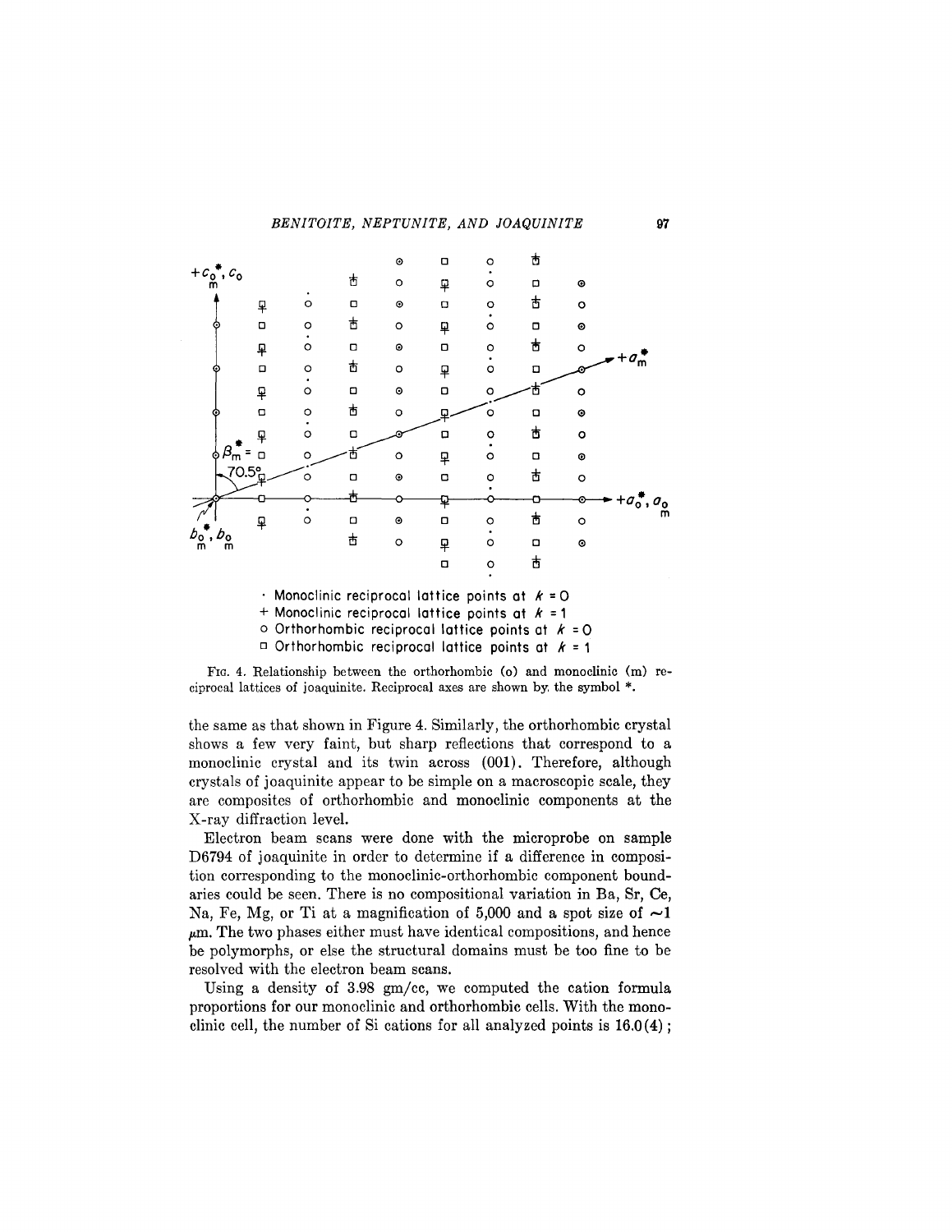the orthorhombic parameters give  $32.0(7)$  for the number of Si cations for all analyzed points. Figure 5 shows the cation formula proportions for each analyzed point of joaquinite calculated by normalizing the formula proportions to  $Si = 32$ . Part of the scatter in the joaquinite analyses is due to measurement error, but much of this scatter represents inhomogeneity. Although joaquinite is more complicated than benitoite or neptunite, all three minerals were analyzed in the same microprobe runs; and the precision for joaquinite should not be much less than that for neptunite and benitoite (compare Figures 1 and 2 with 5).

The complete formula of joaquinite cannot be directly determined without knowing the Fe<sup>3+</sup>, Li, and (OH) contents. However, a number of lines of evidence suggest that joaquinite is basically a sorosilicate,  $A_2Si_2O_7.$ 

Joaquinite from sample D6794 is homogeneous and representative of all the analyses. Table 5 gives the formula proportions with Si normalized to 32 for this sample. Several features are present in these analyses:

- a) The total number of cations other than Si  $(31.18)$  is nearly equal to that of Si. Figure 5 suggests that the variation in the total  $Fe + Mg + Mn$  may be partially matched by the range in Ti content but appears unrelated to changes in other analyzed elements. Li has an ionic radius similar to Fe, Mg, and Mn and may account for some of the Fe  $+$  Mg  $+$  Mn variation; a range in  $Li<sub>2</sub>O$  content from zero to 0.55 weight percent (0 to 2 formula proportions of Li) will match the Fe  $+$  Mg  $+$  Mn variation. With the presence of Li, then, the total number of cations, excluding Si, equals the total number of Si cations.
- b) The total positive charge ranges from 209 to 214 for all the analyzed points, with an average value of 210. In a simple anhydrous silicate this charge requirement is most closely met by a sorosilicate, basically  $16(C_2^{3+}Si_2O_7)$ ;  $A_2$ <sup>+</sup>Si<sub>2</sub>O<sub>5</sub>,  $B_2^{2+}Si_2O_6$ , and  $D_2$ <sup>4+</sup>Si<sub>2</sub>O<sub>s</sub> do not fit.
- c) The small variation in the formula proportion of Ba about the value of 8 in Figure 5 suggests that Ba occupies a distinct position in the joaquinite structure. The formula proportion of Ti varies more than that of Ba, but it too approaches 8, suggesting a distinct position for Ti. The cations in Table 5 are ordered by their atomic radii. Ba is probably in eight-fold coordination and Ti in six-fold coordination. The rare earth elements plus Sr total about eight and may occupy an eight-fold coordinated position. The remaining cations, except Si and K, total about eight and may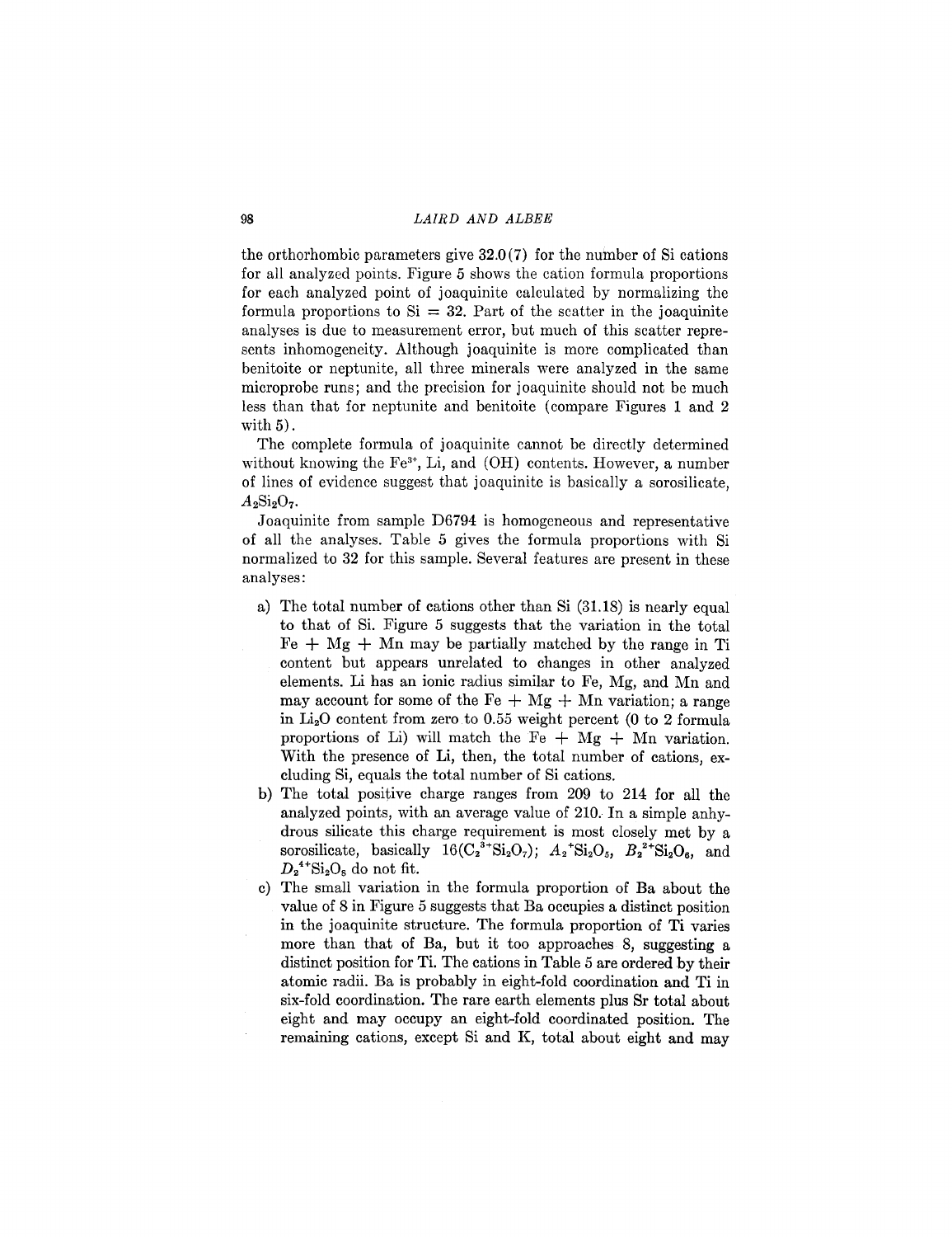

FIG. 5. Scatter diagram for the cation formula proportions of joaquinite samples from San Benito County, California. Each point represents a complete microprobe analysis, and analyses for each grain are grouped on the figure. Formula proportions are determined by normalizing the analyses to  $Si = 32$ .

occur in six-fold coordination. Hence, a possible generalized distribution is

 $Ba_{\sim 8}$ <sup>VIII</sup> (Sr,  $RE_{\sim 8}$ <sup>VIII</sup> (Ca, Na, Fe, Li, Mg)<sub> $\sim 8$ </sub><sup>VI</sup> Ti<sub> $\sim 8$ </sub><sup>VI</sup> Si<sub>32</sub><sup>IV</sup>

with possible coordination indicated by superscripts.

d) Since the actual mineral contains univalent, divalent, trivalent,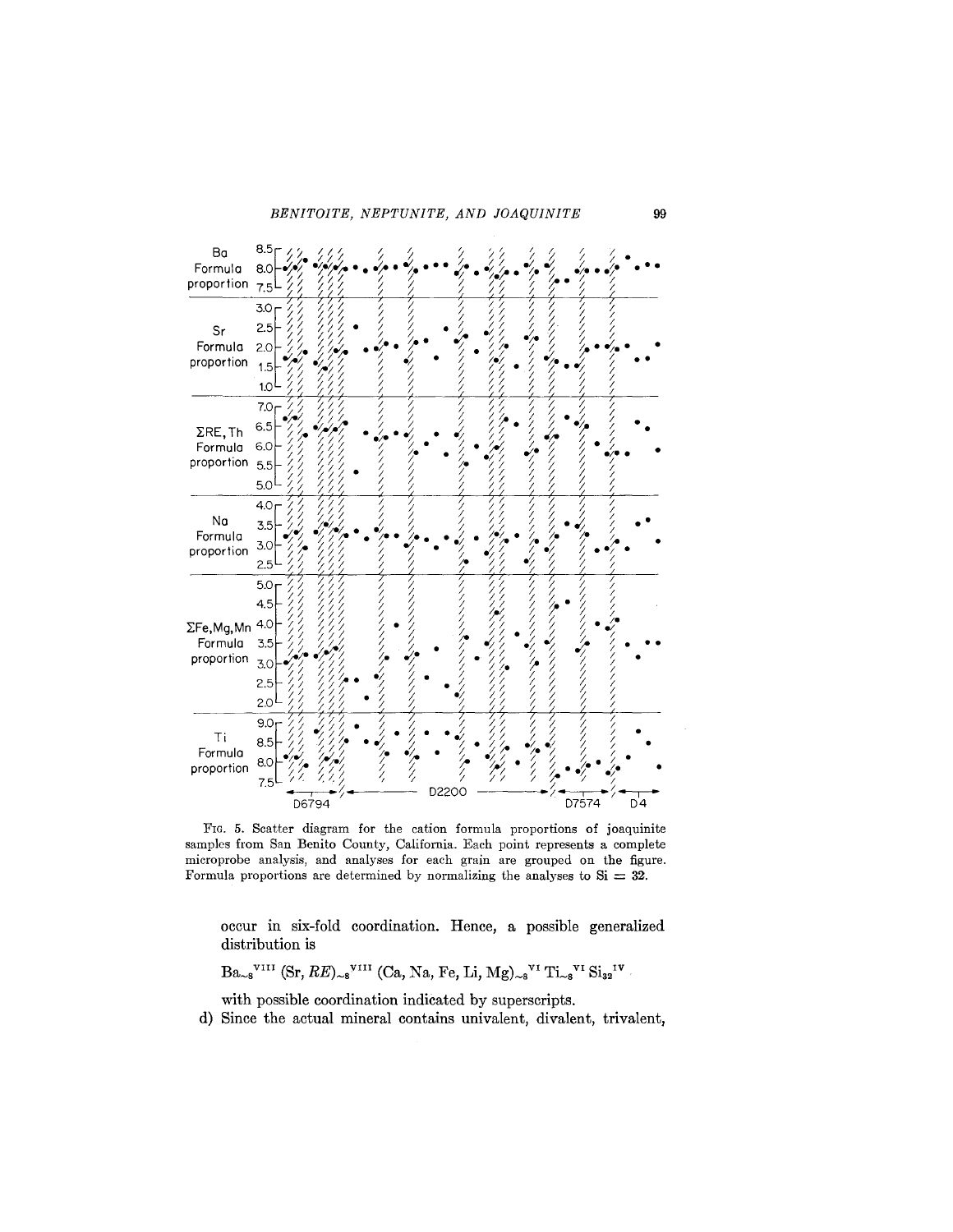Table 5. Joaquinite formula proportiona for the averaged ana1yaia of D6794 and probable end members.

| $_{Ba}^{+2}$<br>$\mathbf{K}^+$<br>$\rm{sr}^{+2}$ | Tonic<br>Radii<br>1.34<br>1.33<br>1.12 | Formula<br>Proportion<br>8.05<br>0.04<br>1.70 |      | $A^+$<br>$B^{+2}$<br>$c^{+3}$<br>$\rm p^{+4}$ | Total Formula<br>Proportions<br>4.18<br>13.15<br>6.47<br>32.00<br>8.20 |
|--------------------------------------------------|----------------------------------------|-----------------------------------------------|------|-----------------------------------------------|------------------------------------------------------------------------|
| $\overline{{\rm La}^{+3}}$                       | 1.14                                   | 0.72                                          |      | $\mathsf{si}^{+4}$                            | 32.00                                                                  |
| $\mathrm{ce}^{+3}$                               | 1.07                                   | 3.58                                          |      |                                               |                                                                        |
| $\rm{Pr}^{+3}$                                   | 1.06                                   | 0.42                                          |      |                                               |                                                                        |
| $\mathrm{Nd}^{\mathrm{+3}}$                      | 1.04                                   | 1.05                                          |      | $\Sigma$ Cations                              | 64.00<br>$=$                                                           |
| $\text{Th}^{\text{+4}}$                          | 1.02                                   | 0.06                                          | 6.53 | $\Sigma$ Cation charges                       | 210.7<br>H                                                             |
| $\rm{Sm}^{+3}$                                   | 1.00                                   | 0.22                                          |      | (OH)                                          | 11.5<br>=                                                              |
| $\mathrm{Gd}^{+3}$                               | 0.97                                   | 0.08                                          |      | $\mathbf 0$                                   | 99.6<br>$=$                                                            |
| ${\rm Dy}^{+3}$                                  | 0.92                                   | 0.06                                          |      |                                               |                                                                        |
| $\rm\thinspace Y^{+3}$                           | 0.92                                   | 0.34                                          |      |                                               |                                                                        |
| $\mathbf{ca}^{\overline{+2}}$                    | 0.99                                   | 0.20                                          |      |                                               |                                                                        |
| $_{\text{Na}}$ <sup>+</sup>                      | 0.97                                   | 3.32                                          |      |                                               |                                                                        |
| $\mathrm{Fe}^{\mathrm{+2}}$                      | 0.74                                   | 3.13                                          |      |                                               |                                                                        |
| $\mathbf{u}^+$                                   | 0.68                                   | $(0.82)^{a}$                                  |      |                                               |                                                                        |
| $\text{ri}^{\text{+4}}$                          | 0.68                                   | 8.14                                          |      |                                               |                                                                        |
| ${\rm Mg}^{+2}$                                  | 0.66                                   | 0.07                                          |      |                                               |                                                                        |
| $\mathsf{si}^{\mathcal{H}}$                      | 0.42                                   | 32.00                                         |      |                                               |                                                                        |
|                                                  |                                        |                                               |      |                                               |                                                                        |

a Calculated by assigning the difference in total cations (except Li) from 64.00 to Li.

Proportions of possible formula end members

| $A^{\dagger}$                                  | $n^{+2}$ | $^{+3}$ | $n^{14}$ | $\sin^{+4}$ 0 |              | (OH) |
|------------------------------------------------|----------|---------|----------|---------------|--------------|------|
| 4.18 $[AC(Si2O5)(OH)2]$ 4.18                   |          | 4.18    |          | 8.36          | 20.90        | 8.36 |
| 2.29 [BC(Si <sub>2</sub> O <sub>6</sub> )(OH)] | 2.29     | 2.29    |          | 4.58          | $13.74$ 2.29 |      |
| 8.20 [BD(Si <sub>2</sub> O <sub>7</sub> )]     | 8.20     |         | 8.20     | 16.40         | 57.40        |      |
| 1.33 $\left[ B_2(Si_2O_5)(OH)_2 \right]$       | 2.66     |         |          | 2.66          | $6.65$ 2.66  |      |
| 4.18                                           |          |         |          |               |              |      |
|                                                | 13.15    | 6.47    | 8.20     | 32.00         | 98.69 13.31  |      |

quadrivalent, and (OH) ions, there must be a number of coupled substitutions which can be expressed as theoretical end members. A generalized hydrous sorosilicate may be written as

 $(A^+, B^{2+}, C^{3+}, D^{4+})_2$ charge-6-z  $\text{Si}_2\text{O}_{7-z}(\text{OH})_z$ .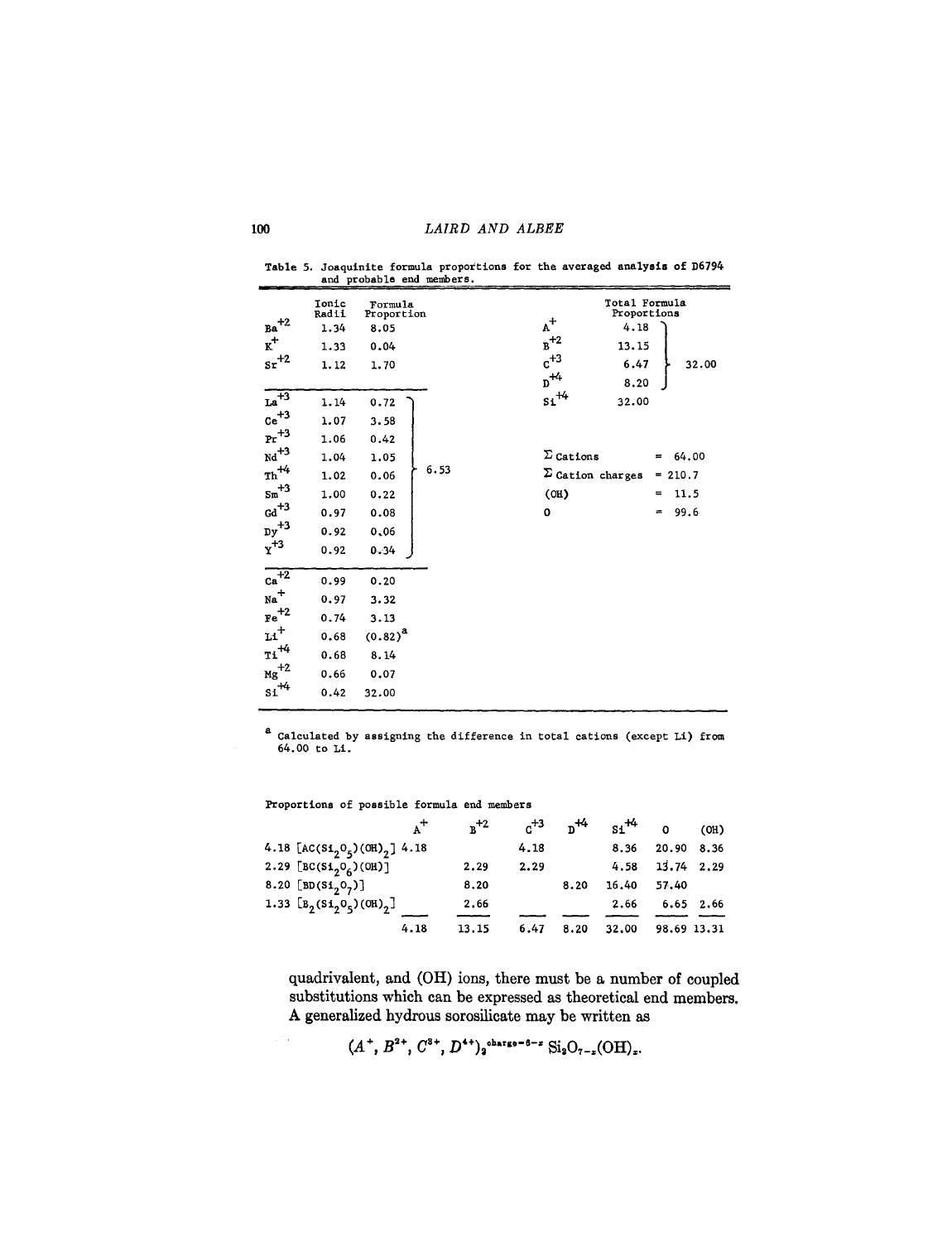Possible substitutions are:

$$
C_2^{3+}(\text{Si}_2\text{O}_7) \qquad A^+D^{4+}(\text{Si}_2\text{O}_6)(\text{OH}) \qquad A^+C^{3+}(\text{Si}_2\text{O}_5)(\text{OH})_2
$$
  
\n
$$
B^{2+}D^{4+}(\text{Si}_2\text{O}_7) \qquad B^{2+}C^{3+}(\text{Si}_2\text{O}_6)(\text{OH}) \qquad A^+B^{2+}(\text{Si}_2\text{O}_4)(\text{OH})_3
$$
  
\n
$$
B_2^{2+}(\text{Si}_2\text{O}_5)(\text{OH})_2 \qquad A_2^+(\text{Si}_2\text{O}_3)(\text{OH})_4
$$

The analysis may then be expressed (see Table 5)

 $4.18$   $[AC(Si_2O_5)(OH)_2] + 2.29$   $[BC(Si_2O_6)(OH)] + 8.20$   $[BD(Si_2O_7)]$  $+ 1.33 [B_2(Si_2O_5)(OH)_2]$ 

or

 $[(K_{0.04}Na_{3.32}Li_{0.82})_{z=4.18} (Ba_{8.05}Sr_{1.70}Ca_{0.20}Fe_{3.13}Mg_{0.07})_{z=13.15}$  $(RE)_{6.47}(\text{Th}_{0.06}\text{Ti}_{8.14})_{2=8.20}$   $_{2=32.00}\text{Si}_{32}\text{O}_{98.7}(\text{OH})_{13.39}$ 

This solution is not unique; other combinations of end members are possible.

Support for the suggestion that joaquinite is a sorosilicate is provided by the following observation: The 0 and OH formula proportions determined by reducing the chemical analysis to a number of possible coupled substitutions are close to those determined by assuming that the total number of cations is 64.00 and by assigning the deficiency in the analytic total from 100 percent to H20 (98.7 *V8. 99.6* and 13.3 *V8.* 11.5, respectively).

We suggest, then, that a general formula for joaquinite is

16<sup>{ $[(A^+, B^{2+}, C^{3+}, D^{4+})^{\text{VIII}}(A^+, B^{2+}, D^{4+})^{\text{V}}]^{\text{charge}} = 6-x \text{Si}_2^{IV}\text{O}_{7-x}(\text{OH})_x$ }</sup> and that the basic unit contains two eight-fold coordinated and two

six-fold coordinated positions. The formula for the California occurrence of joaquinite is then

$$
[\text{Ba}_{8.1}^{\text{VIII}} \text{ (Sr}_{1.7} R E_{6.5} \text{Th}_{0.1})_{z=8.3}^{\text{VIII}} \text{ (Ca}_{0.2}^{\text{Na}_{3.3} \text{Fe}_{3.1} \text{Li}_{0.8} \text{Mg}_{0.1})_{z=7.5}}^{\text{VII}} \cdot \text{T}_{8.1}^{\text{VII}}]_{z=32.0}^{\text{V}} \text{Si}_{32.0}^{\text{IV}} \text{O}_{98.7}(\text{OH})_{13.3}^{\text{VII}}.
$$

Semenov *et al.* (1967) reported the formula  $NaBa_2Fe^{2+}Ce_2Ti_2Si_8O_{26}$ (OH) for joaquinite from southern Greenland which they said might be expressed as (Na, Ba, Ce, Fe, Ti)<sub>8</sub>Si<sub>8</sub>O<sub>25</sub>(OH, F)<sub>3</sub> = A<sub>2</sub>Si<sub>2</sub>O<sub>7</sub>. In addition, a number of structures have recently been refined for synthetic rare earth sorosilicates  $((RE)_{2}Si_{2}O_{7})$  by Smolin and Shepelev (1970).

Further single-crystal X-ray diffraction work is necessary, however, to determine an exact structural formula for joaquinite.